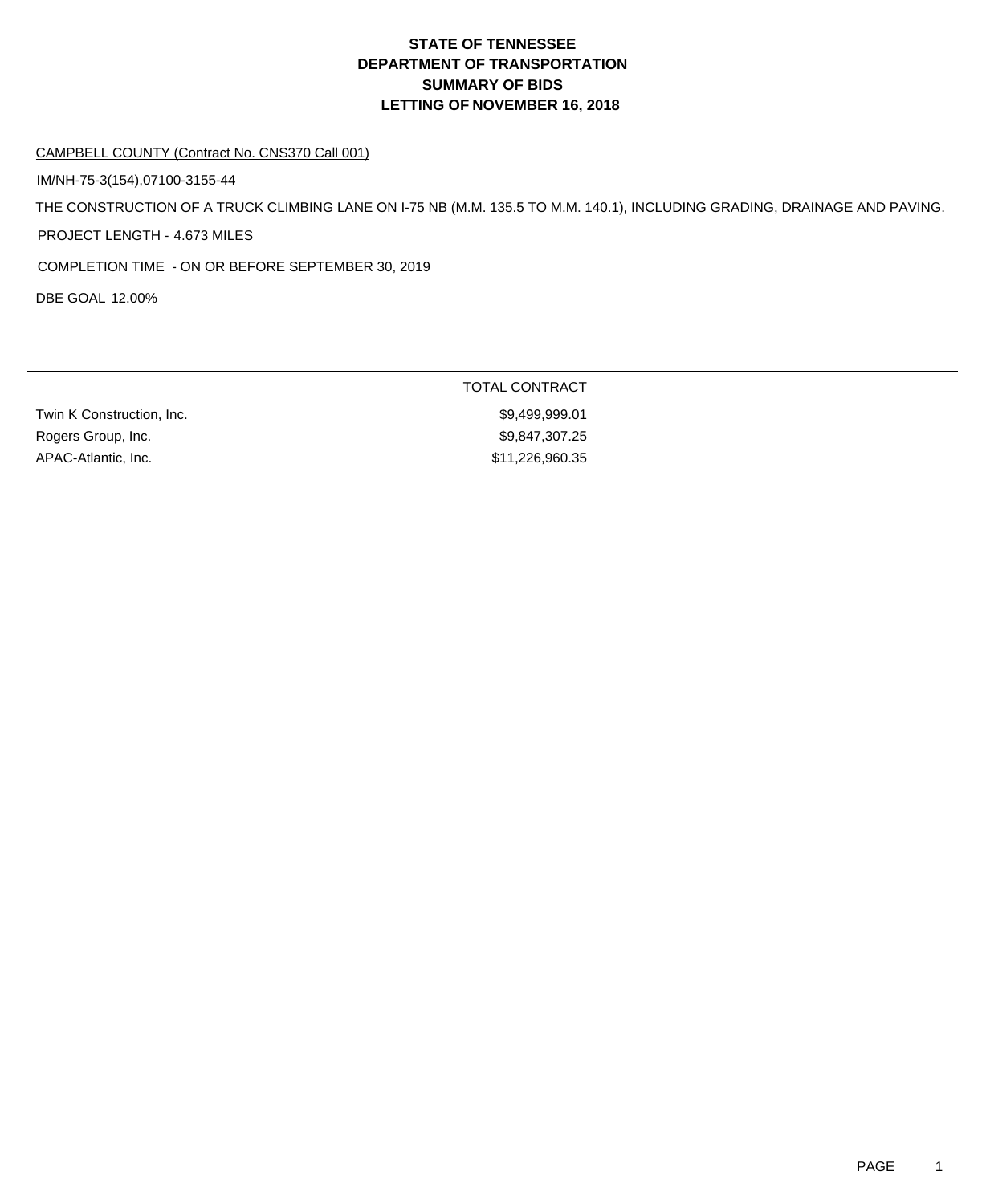|        |                                                           |                    |                   | <b>CONTRACT CNS370</b> |
|--------|-----------------------------------------------------------|--------------------|-------------------|------------------------|
|        |                                                           |                    | <b>UNIT PRICE</b> | <b>EXTENSION</b>       |
|        | <b>ROADWAY CATEGORY</b>                                   |                    |                   |                        |
| 105-01 | <b>CONSTRUCTION STAKES, LINES AND GRADES</b>              |                    |                   |                        |
|        |                                                           | 1.000 LS           |                   |                        |
|        | Twin K Construction, Inc.                                 |                    | \$217,924.2100    | \$217,924.21           |
|        | Rogers Group, Inc.                                        |                    | \$220,815.2600    | \$220,815.26           |
|        | APAC-Atlantic, Inc.                                       |                    | \$375,000.0000    | \$375,000.00           |
| 201-01 | <b>CLEARING AND GRUBBING</b>                              |                    |                   |                        |
|        |                                                           | 1.000 LS           |                   |                        |
|        | Twin K Construction, Inc.                                 |                    | \$292,138.1600    | \$292,138.16           |
|        | Rogers Group, Inc.                                        |                    | \$130,682.7500    | \$130,682.75           |
|        | APAC-Atlantic, Inc.                                       |                    | \$475,000.0000    | \$475,000.00           |
|        | 202-01.50 REMOVAL OF STRUCTURES AND OBSTRUCTIONS          |                    |                   |                        |
|        |                                                           | <b>12.000 EACH</b> |                   |                        |
|        | Twin K Construction, Inc.                                 |                    | \$14,413.7800     | \$172,965.36           |
|        | Rogers Group, Inc.                                        |                    | \$9,946.2000      | \$119,354.40           |
|        | APAC-Atlantic, Inc.                                       |                    | \$5,000.0000      | \$60,000.00            |
|        | 202-08.28 REMOVAL OF MEDIAN BARRIER (CATCH BASIN REMOVAL) |                    |                   |                        |
|        |                                                           | 570.000 L.F.       |                   |                        |
|        | Twin K Construction, Inc.                                 |                    | \$107.8200        | \$61,457.40            |
|        | Rogers Group, Inc.                                        |                    | \$126.3000        | \$71,991.00            |
|        | APAC-Atlantic, Inc.                                       |                    | \$250.0000        | \$142,500.00           |
| 203-01 | <b>ROAD &amp; DRAINAGE EXCAVATION (UNCLASSIFIED)</b>      |                    |                   |                        |
|        |                                                           | 500.000 C.Y.       |                   |                        |
|        | Twin K Construction, Inc.                                 |                    | \$89.7600         | \$44,880.00            |
|        | Rogers Group, Inc.                                        |                    | \$104.8600        | \$52,430.00            |
|        | APAC-Atlantic, Inc.                                       |                    | \$50.0000         | \$25,000.00            |
| 203-04 | PLACING AND SPREADING TOPSOIL                             |                    |                   |                        |
|        |                                                           | 200.000 C.Y.       |                   |                        |
|        | Twin K Construction, Inc.                                 |                    | \$17.7200         | \$3,544.00             |
|        | Rogers Group, Inc.                                        |                    | \$20.7300         | \$4,146.00             |
|        | APAC-Atlantic, Inc.                                       |                    | \$32.5000         | \$6,500.00             |
| 203-06 | <b>WATER</b>                                              |                    |                   |                        |
|        |                                                           | 469.000 M.G.       |                   |                        |
|        | Twin K Construction, Inc.                                 |                    | \$37.3000         | \$17,493.70            |
|        | Rogers Group, Inc.                                        |                    | \$43.4900         | \$20,396.81            |
|        | APAC-Atlantic, Inc.                                       |                    | \$56.0000         | \$26,264.00            |
| 203-07 | <b>FURNISHING &amp; SPREADING TOPSOIL</b>                 |                    |                   |                        |
|        |                                                           | 962.000 C.Y.       |                   |                        |
|        | Twin K Construction, Inc.                                 |                    | \$44.3700         | \$42,683.94            |
|        | Rogers Group, Inc.                                        |                    | \$51.8200         | \$49,850.84            |
|        | APAC-Atlantic, Inc.                                       |                    | \$65.0000         | \$62,530.00            |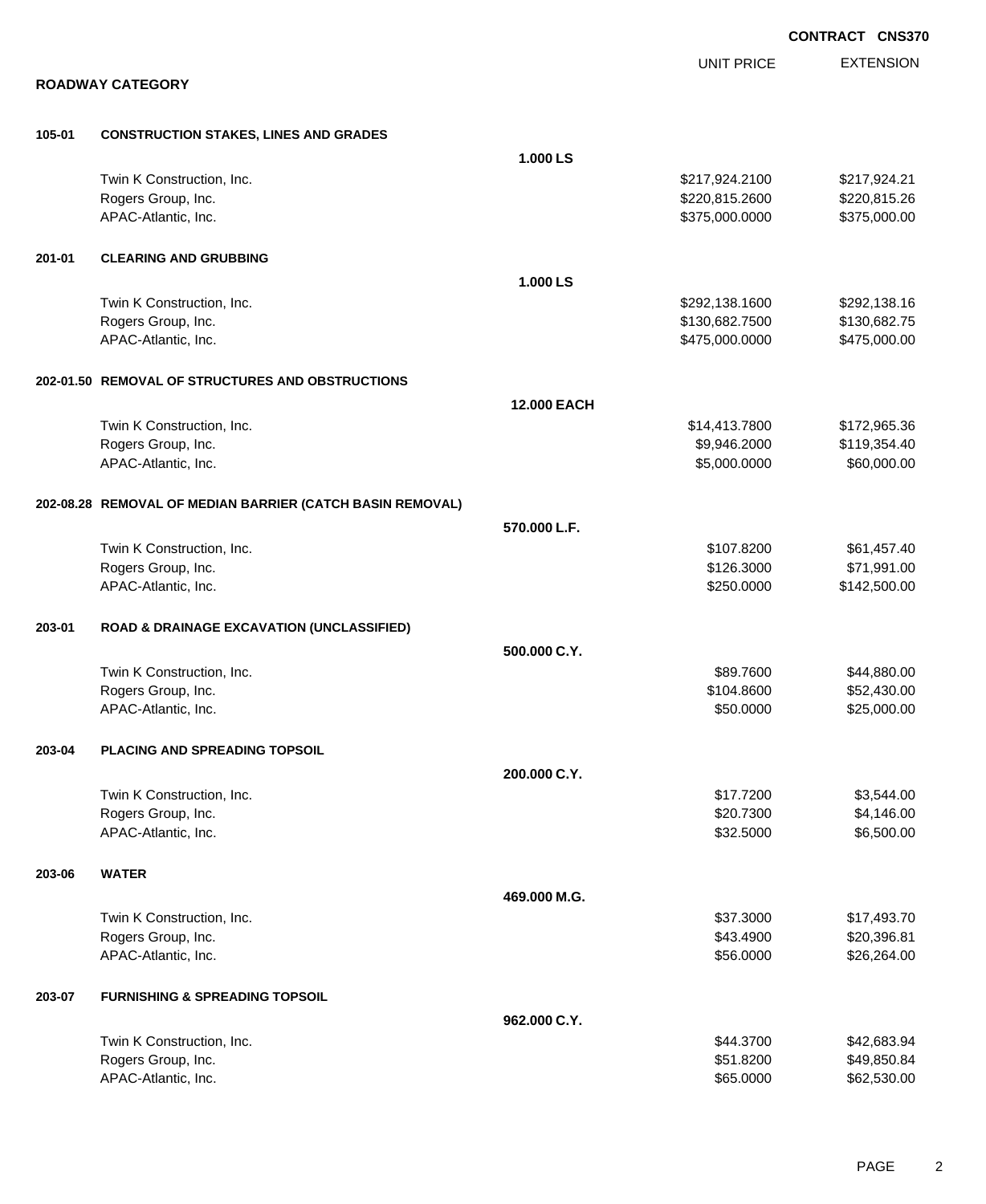EXTENSION **CONTRACT CNS370**

UNIT PRICE

|        | 204-06.01 FLOWABLE FILL (GENERAL)             |                    |              |              |
|--------|-----------------------------------------------|--------------------|--------------|--------------|
|        |                                               | 54.000 C.Y.        |              |              |
|        | Twin K Construction, Inc.                     |                    | \$279.5500   | \$15,095.70  |
|        | Rogers Group, Inc.                            |                    | \$326.9200   | \$17,653.68  |
|        | APAC-Atlantic, Inc.                           |                    | \$375.0000   | \$20,250.00  |
| 209-05 | <b>SEDIMENT REMOVAL</b>                       |                    |              |              |
|        |                                               | 249.000 C.Y.       |              |              |
|        | Twin K Construction, Inc.                     |                    | \$24.6000    | \$6,125.40   |
|        | Rogers Group, Inc.                            |                    | \$28.7300    | \$7,153.77   |
|        | APAC-Atlantic, Inc.                           |                    | \$50.0000    | \$12,450.00  |
|        | 209-09.41 CURB INLET PROTECTION (TYPE 2)      |                    |              |              |
|        |                                               | 88.000 EACH        |              |              |
|        | Twin K Construction, Inc.                     |                    | \$165.8600   | \$14,595.68  |
|        | Rogers Group, Inc.                            |                    | \$198.4500   | \$17,463.60  |
|        | APAC-Atlantic, Inc.                           |                    | \$310.0000   | \$27,280.00  |
|        | 209-40.30 CATCH BASIN PROTECTION (TYPE A)     |                    |              |              |
|        |                                               | 7.000 EACH         |              |              |
|        | Twin K Construction, Inc.                     |                    | \$525.1000   | \$3,675.70   |
|        | Rogers Group, Inc.                            |                    | \$779.9900   | \$5,459.93   |
|        | APAC-Atlantic, Inc.                           |                    | \$810.0000   | \$5,670.00   |
|        | 209-40.41 CATCH BASIN FILTER ASSEMBLY(TYPE 1) |                    |              |              |
|        |                                               | <b>5.000 EACH</b>  |              |              |
|        | Twin K Construction, Inc.                     |                    | \$525.1000   | \$2,625.50   |
|        | Rogers Group, Inc.                            |                    | \$706.0500   | \$3,530.25   |
|        | APAC-Atlantic, Inc.                           |                    | \$810.0000   | \$4,050.00   |
|        | 209-40.42 CATCH BASIN FILTER ASSEMBLY(TYPE 2) |                    |              |              |
|        |                                               | 46.000 EACH        |              |              |
|        | Twin K Construction, Inc.                     |                    | \$525.1000   | \$24,154.60  |
|        | Rogers Group, Inc.                            |                    | \$736.2800   | \$33,868.88  |
|        | APAC-Atlantic, Inc.                           |                    | \$1,100.0000 | \$50,600.00  |
|        | 209-40.44 CATCH BASIN FILTER ASSEMBLY(TYPE 4) |                    |              |              |
|        |                                               | <b>22.000 EACH</b> |              |              |
|        | Twin K Construction, Inc.                     |                    | \$525.1000   | \$11,552.20  |
|        | Rogers Group, Inc.                            |                    | \$1,462.6600 | \$32,178.52  |
|        | APAC-Atlantic, Inc.                           |                    | \$800.0000   | \$17,600.00  |
| 303-01 | MINERAL AGGREGATE, TYPE A BASE, GRADING D     |                    |              |              |
|        |                                               | 3,130.000 TON      |              |              |
|        | Twin K Construction, Inc.                     |                    | \$29.8900    | \$93,555.70  |
|        | Rogers Group, Inc.                            |                    | \$28.5500    | \$89,361.50  |
|        | APAC-Atlantic, Inc.                           |                    | \$45.0000    | \$140,850.00 |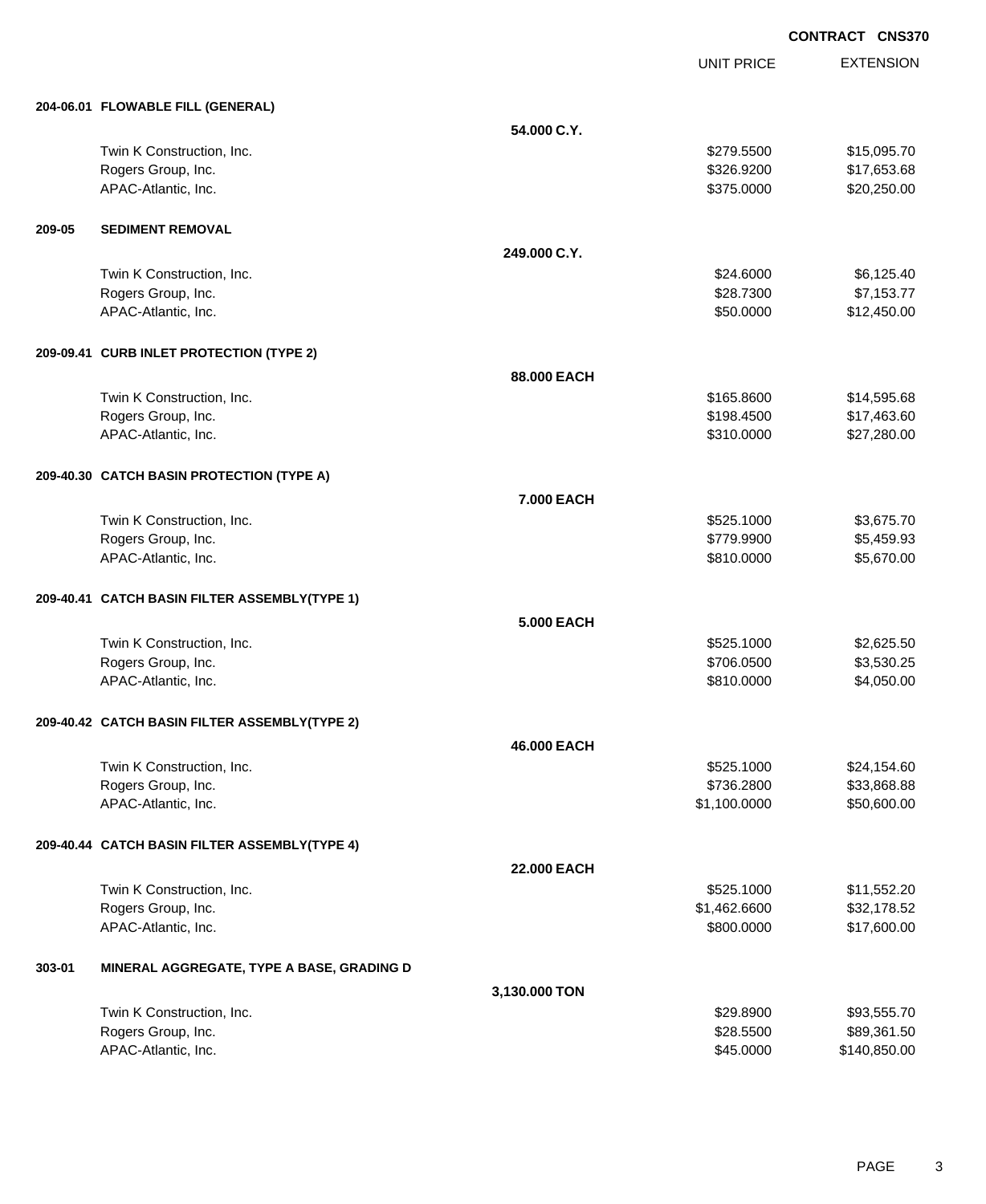UNIT PRICE EXTENSION

|        | 303-01.01 GRANULAR BACKFILL (ROADWAY)                           |                |                |                |
|--------|-----------------------------------------------------------------|----------------|----------------|----------------|
|        |                                                                 | 7.000 TON      |                |                |
|        | Twin K Construction, Inc.                                       |                | \$116.2900     | \$814.03       |
|        | Rogers Group, Inc.                                              |                | \$136.0400     | \$952.28       |
|        | APAC-Atlantic, Inc.                                             |                | \$55.0000      | \$385.00       |
|        | 307-01.22 ASP. CONC. MIX(PG76-22) (BPMB-HM) GR. A-S             |                |                |                |
|        |                                                                 | 678.000 TON    |                |                |
|        | Twin K Construction, Inc.                                       |                | \$138.0100     | \$93,570.78    |
|        | Rogers Group, Inc.                                              |                | \$130.5700     | \$88,526.46    |
|        | APAC-Atlantic, Inc.                                             |                | \$135.0000     | \$91,530.00    |
|        | 307-03.01 ASPHALT CONCRETE MIX (PG76-22) (BPMB-HM) GRADING A    |                |                |                |
|        |                                                                 | 1,650.000 TON  |                |                |
|        | Twin K Construction, Inc.                                       |                | \$123.4500     | \$203,692.50   |
|        | Rogers Group, Inc.                                              |                | \$116.8000     | \$192,720.00   |
|        | APAC-Atlantic, Inc.                                             |                | \$100.0000     | \$165,000.00   |
|        | 307-03.08 ASPHALT CONCRETE MIX (PG76-22) (BPMB-HM) GRADING B-M2 |                |                |                |
|        |                                                                 | 12,861.000 TON |                |                |
|        | Twin K Construction, Inc.                                       |                | \$109.3600     | \$1,406,478.96 |
|        | Rogers Group, Inc.                                              |                | \$104.4600     | \$1,343,460.06 |
|        | APAC-Atlantic, Inc.                                             |                | \$125.0000     | \$1,607,625.00 |
| 402-01 | BITUMINOUS MATERIAL FOR PRIME COAT (PC)                         |                |                |                |
|        |                                                                 | 8.000 TON      |                |                |
|        | Twin K Construction, Inc.                                       |                | \$471.1300     | \$3,769.04     |
|        | Rogers Group, Inc.                                              |                | \$450.0000     | \$3,600.00     |
|        | APAC-Atlantic, Inc.                                             |                | \$715.0000     | \$5,720.00     |
| 403-01 | BITUMINOUS MATERIAL FOR TACK COAT (TC)                          |                |                |                |
|        |                                                                 | 143,000 TON    |                |                |
|        | Twin K Construction, Inc.                                       |                | \$586.2900     | \$83,839.47    |
|        | Rogers Group, Inc.                                              |                | \$560.0000     | \$80,080.00    |
|        | APAC-Atlantic, Inc.                                             |                | \$975.0000     | \$139,425.00   |
|        | 407-07.01 INTELLIGENT COMPACTION EQUIPMENT                      |                |                |                |
|        |                                                                 | 1.000 LS       |                |                |
|        | Twin K Construction, Inc.                                       |                | \$93,178.7600  | \$93,178.76    |
|        | Rogers Group, Inc.                                              |                | \$89,000.0000  | \$89,000.00    |
|        | APAC-Atlantic, Inc.                                             |                | \$145,000.0000 | \$145,000.00   |
|        | 411-01.07 ACS MIX (PG64-22) GRADING E SHOULDER                  |                |                |                |
|        |                                                                 | 3,955.000 TON  |                |                |
|        | Twin K Construction, Inc.                                       |                | \$107.9100     | \$426,784.05   |
|        | Rogers Group, Inc.                                              |                | \$103.0700     | \$407,641.85   |
|        | APAC-Atlantic, Inc.                                             |                | \$108.0000     | \$427,140.00   |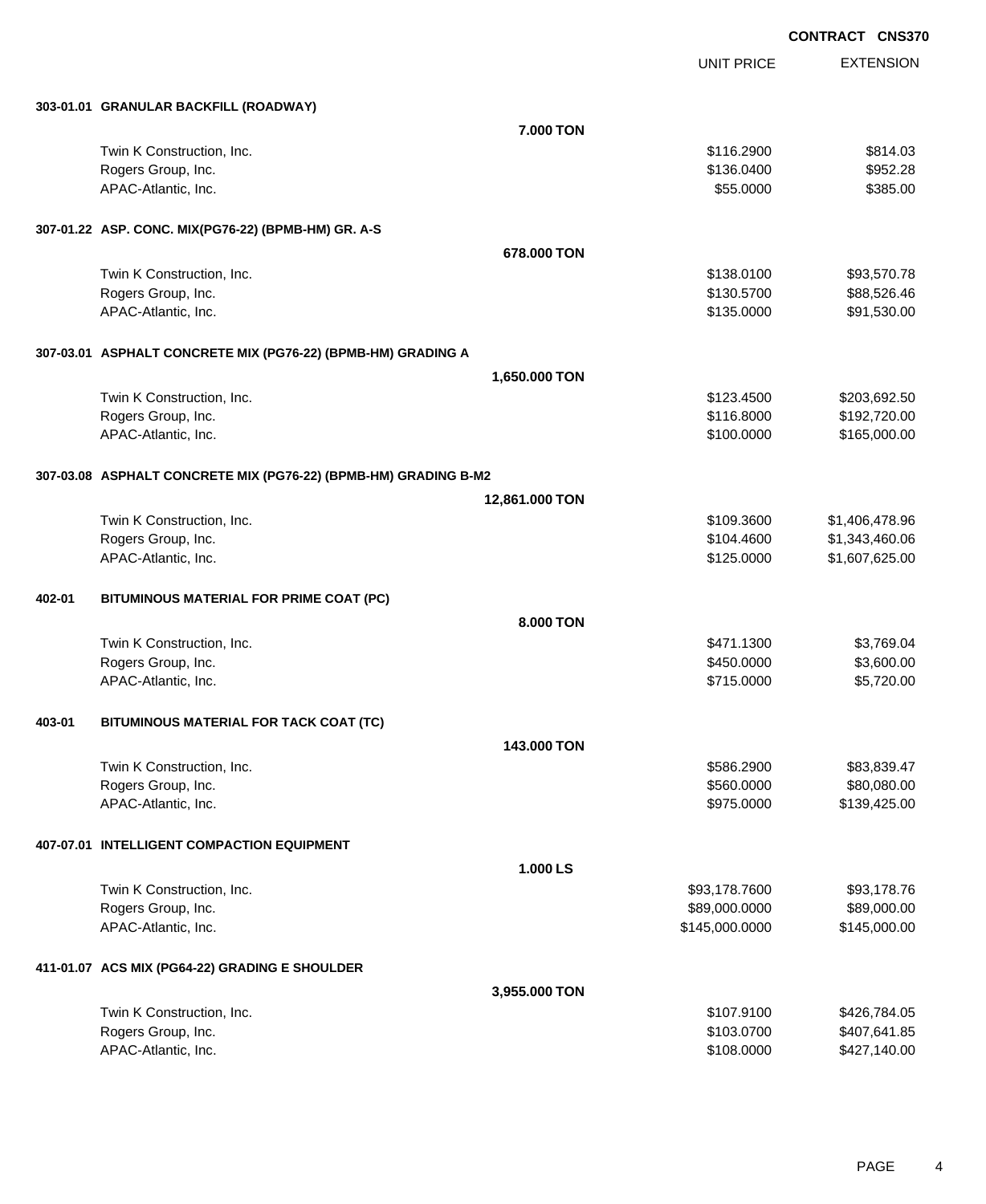UNIT PRICE EXTENSION

| 411-03.10 ACS MIX(PG76-22) GRADING D                     |                 |              |                |
|----------------------------------------------------------|-----------------|--------------|----------------|
|                                                          | 13,278.000 TON  |              |                |
| Twin K Construction, Inc.                                |                 | \$115.5800   | \$1,534,671.24 |
| Rogers Group, Inc.                                       |                 | \$110.4000   | \$1,465,891.20 |
| APAC-Atlantic, Inc.                                      |                 | \$137.0000   | \$1,819,086.00 |
| 411-03.12 ACS MIX(PG64-22) THIN LIFT D ASPHALT           |                 |              |                |
|                                                          | 2,200.000 TON   |              |                |
| Twin K Construction, Inc.                                |                 | \$130.4900   | \$287,078.00   |
| Rogers Group, Inc.                                       |                 | \$124.6400   | \$274,208.00   |
| APAC-Atlantic, Inc.                                      |                 | \$131.0000   | \$288,200.00   |
| 411-12.01 SCORING SHOULDERS (CONTINUOUS) (16IN WIDTH)    |                 |              |                |
|                                                          | 17.000 L.M.     |              |                |
| Twin K Construction, Inc.                                |                 | \$740.8700   | \$12,594.79    |
| Rogers Group, Inc.                                       |                 | \$539.2700   | \$9,167.59     |
| APAC-Atlantic, Inc.                                      |                 | \$750.0000   | \$12,750.00    |
| 415-01.01 COLD PLANING BITUMINOUS PAVEMENT               |                 |              |                |
|                                                          | 12,181.000 TON  |              |                |
| Twin K Construction, Inc.                                |                 | \$21.0800    | \$256,775.48   |
| Rogers Group, Inc.                                       |                 | \$20.1300    | \$245,203.53   |
| APAC-Atlantic, Inc.                                      |                 | \$40.0000    | \$487,240.00   |
| 604-01.01 CLASS A CONCRETE (ROADWAY)                     |                 |              |                |
|                                                          | 36.000 C.Y.     |              |                |
| Twin K Construction, Inc.                                |                 | \$1,592.5700 | \$57,332.52    |
| Rogers Group, Inc.                                       |                 | \$512.1000   | \$18,435.60    |
| APAC-Atlantic, Inc.                                      |                 | \$1,000.0000 | \$36,000.00    |
| 604-04.62 CLEAN & TEXTURE FINISH CONCRETE MEDIAN BARRIER |                 |              |                |
|                                                          | 15,600.000 L.F. |              |                |
| Twin K Construction, Inc.                                |                 | \$6.1200     | \$95,472.00    |
| Rogers Group, Inc.                                       |                 | \$7.7500     | \$120,900.00   |
| APAC-Atlantic, Inc.                                      |                 | \$7.5000     | \$117,000.00   |
| 604-10.54 CONCRETE REPAIRS                               |                 |              |                |
|                                                          | 500.000 S.F.    |              |                |
| Twin K Construction, Inc.                                |                 | \$115.8900   | \$57,945.00    |
| Rogers Group, Inc.                                       |                 | \$136.0500   | \$68,025.00    |
| APAC-Atlantic, Inc.                                      |                 | \$190.0000   | \$95,000.00    |
| 607-03.02 18" CONCRETE PIPE CULVERT (CLASS III)          |                 |              |                |
|                                                          | 274.000 L.F.    |              |                |
| Twin K Construction, Inc.                                |                 | \$145.1700   | \$39,776.58    |
| Rogers Group, Inc.                                       |                 | \$170.1800   | \$46,629.32    |
| APAC-Atlantic, Inc.                                      |                 | \$200.0000   | \$54,800.00    |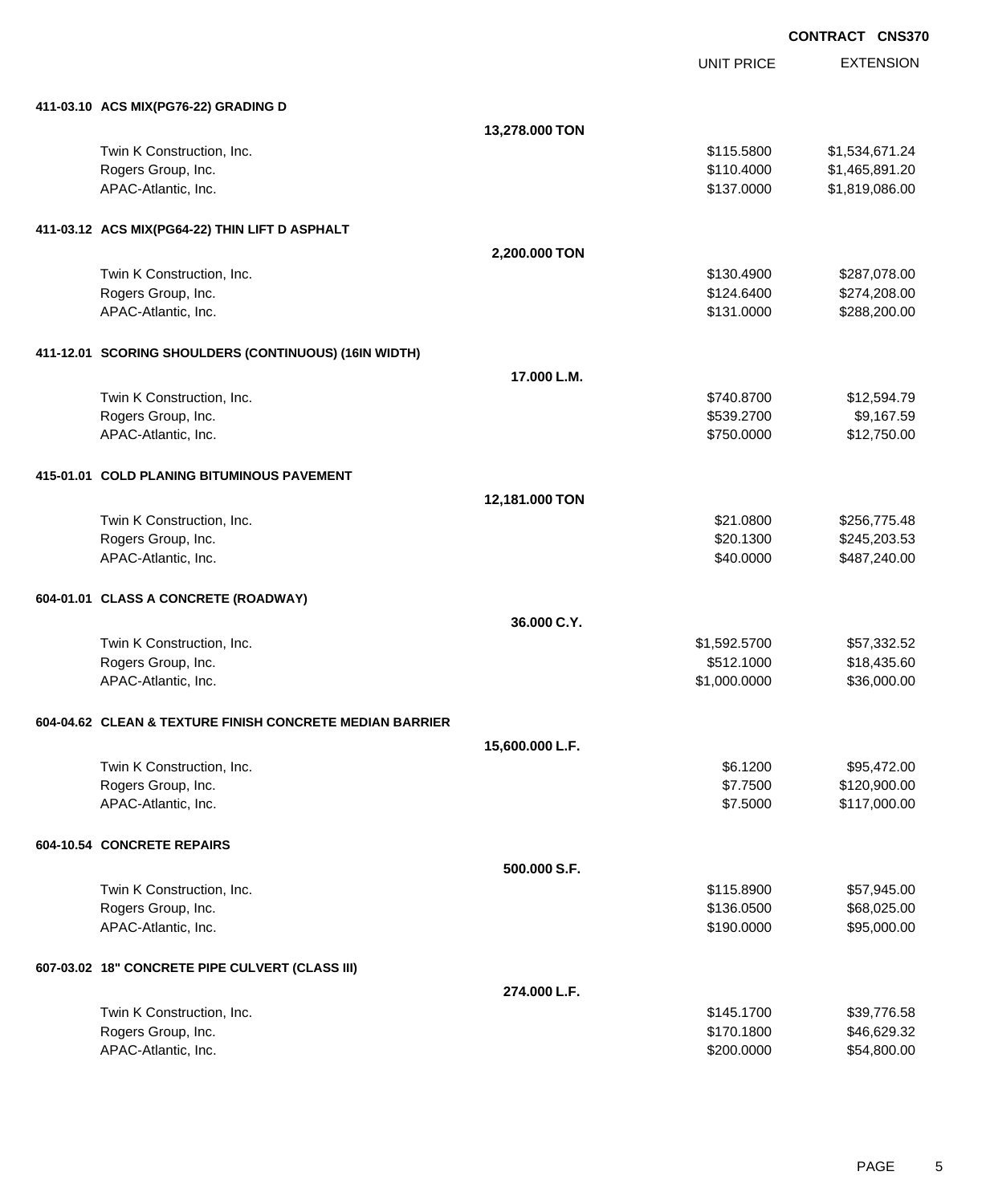UNIT PRICE

| 607-05.02 24" CONCRETE PIPE CULVERT (CLASS III)   |                |              |              |
|---------------------------------------------------|----------------|--------------|--------------|
|                                                   | 239.000 L.F.   |              |              |
| Twin K Construction, Inc.                         |                | \$186.5800   | \$44,592.62  |
| Rogers Group, Inc.                                |                | \$218.7100   | \$52,271.69  |
| APAC-Atlantic, Inc.                               |                | \$245.0000   | \$58,555.00  |
| 607-37.02 18" CORRUGATED METAL PIPE CULVERT       |                |              |              |
|                                                   | 20.000 L.F.    |              |              |
| Twin K Construction, Inc.                         |                | \$75.4000    | \$1,508.00   |
| Rogers Group, Inc.                                |                | \$88.1400    | \$1,762.80   |
| APAC-Atlantic, Inc.                               |                | \$170.0000   | \$3,400.00   |
| 607-37.03 24" CORRUGATED METAL PIPE CULVERT       |                |              |              |
|                                                   | 38.000 L.F.    |              |              |
| Twin K Construction, Inc.                         |                | \$85.1800    | \$3,236.84   |
| Rogers Group, Inc.                                |                | \$99.5300    | \$3,782.14   |
| APAC-Atlantic, Inc.                               |                | \$220.0000   | \$8,360.00   |
| 607-37.06 42" CORRUGATED METAL PIPE CULVERT       |                |              |              |
|                                                   | 16.000 L.F.    |              |              |
| Twin K Construction, Inc.                         |                | \$152.7500   | \$2,444.00   |
| Rogers Group, Inc.                                |                | \$178.5000   | \$2,856.00   |
| APAC-Atlantic, Inc.                               |                | \$375.0000   | \$6,000.00   |
| 611-07.01 CLASS A CONCRETE (PIPE ENDWALLS)        |                |              |              |
|                                                   | 13.000 C.Y.    |              |              |
| Twin K Construction, Inc.                         |                | \$1,651.0500 | \$21,463.65  |
| Rogers Group, Inc.                                |                | \$1,940.3100 | \$25,224.03  |
| APAC-Atlantic, Inc.                               |                | \$1,700.0000 | \$22,100.00  |
| 611-07.02 STEEL BAR REINFORCEMENT (PIPE ENDWALLS) |                |              |              |
|                                                   | 1,057.000 LB.  |              |              |
| Twin K Construction, Inc.                         |                | \$1.6800     | \$1,775.76   |
| Rogers Group, Inc.                                |                | \$1.9800     | \$2,092.86   |
| APAC-Atlantic, Inc.                               |                | \$3.1500     | \$3,329.55   |
| 611-07.11 CLEAN DRAIN(WITH GRATE)                 |                |              |              |
|                                                   | 72.000 EACH    |              |              |
| Twin K Construction, Inc.                         |                | \$794.0600   | \$57,172.32  |
| Rogers Group, Inc.                                |                | \$931.8000   | \$67,089.60  |
| APAC-Atlantic, Inc.                               |                | \$350.0000   | \$25,200.00  |
| 611-07.14 PIPE CLEANING (>OR=18IN DIA.)           |                |              |              |
|                                                   | 8,848.000 L.F. |              |              |
| Twin K Construction, Inc.                         |                | \$24.7400    | \$218,899.52 |
| Rogers Group, Inc.                                |                | \$28.9200    | \$255,884.16 |
| APAC-Atlantic, Inc.                               |                | \$30.0000    | \$265,440.00 |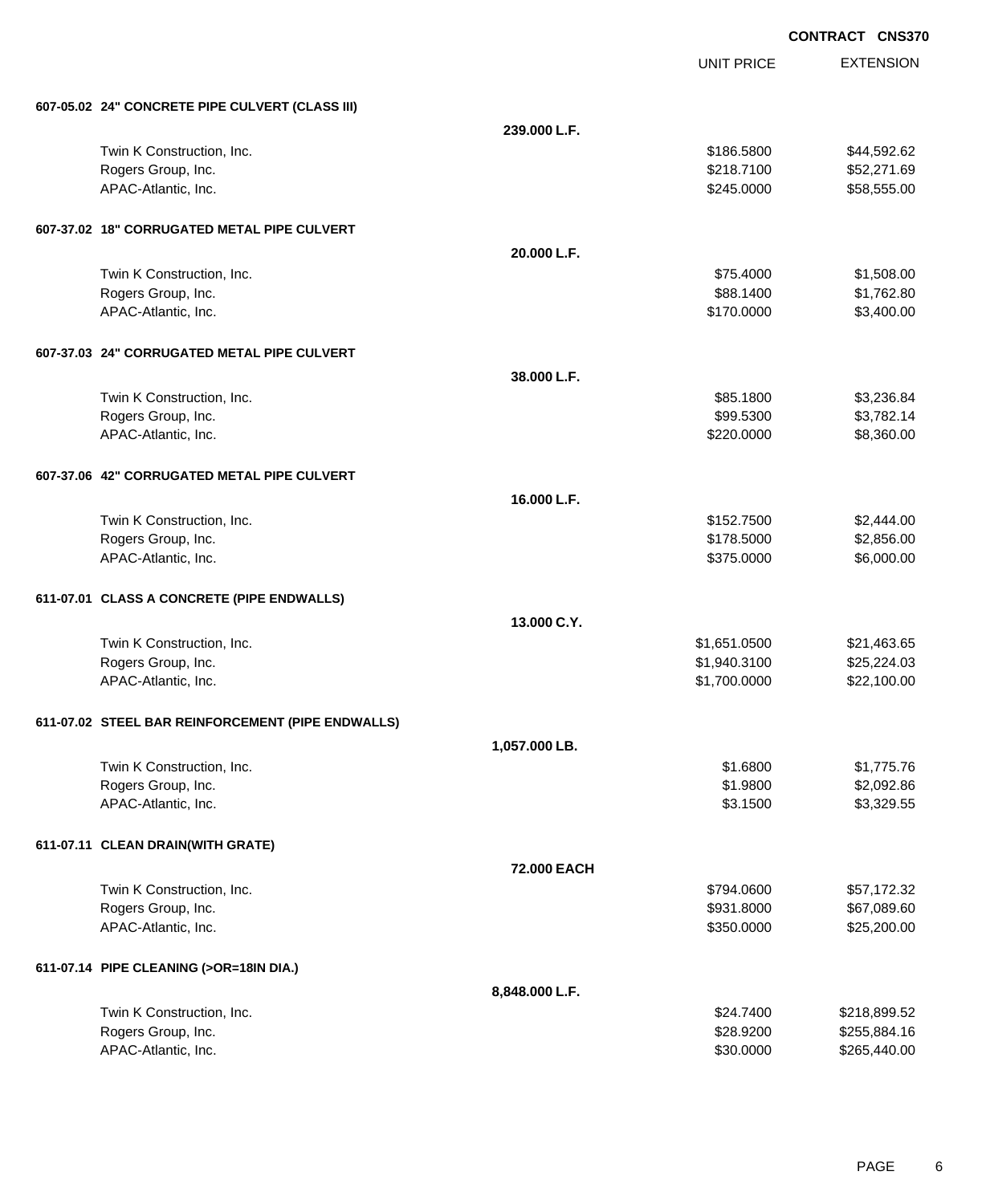UNIT PRICE EXTENSION

|        | 611-07.53 15IN ENDWALL (CROSS DRAIN) 6:1         |                   |               |              |
|--------|--------------------------------------------------|-------------------|---------------|--------------|
|        |                                                  | <b>1.000 EACH</b> |               |              |
|        | Twin K Construction, Inc.                        |                   | \$2,743.9600  | \$2,743.96   |
|        | Rogers Group, Inc.                               |                   | \$3,201.5800  | \$3,201.58   |
|        | APAC-Atlantic, Inc.                              |                   | \$3,800.0000  | \$3,800.00   |
|        | 611-07.54 18IN ENDWALL (CROSS DRAIN) 3:1         |                   |               |              |
|        |                                                  | <b>2.000 EACH</b> |               |              |
|        | Twin K Construction, Inc.                        |                   | \$3,382.1100  | \$6,764.22   |
|        | Rogers Group, Inc.                               |                   | \$3,953.9700  | \$7,907.94   |
|        | APAC-Atlantic, Inc.                              |                   | \$2,700.0000  | \$5,400.00   |
|        | 611-09.01 ADJUSTMENT OF EXISTING CATCHBASIN      |                   |               |              |
|        |                                                  | 45.000 EACH       |               |              |
|        | Twin K Construction, Inc.                        |                   | \$2,638.3600  | \$118,726.20 |
|        | Rogers Group, Inc.                               |                   | \$5,523.4100  | \$248,553.45 |
|        | APAC-Atlantic, Inc.                              |                   | \$2,750.0000  | \$123,750.00 |
|        | 611-31.02 CATCH BASINS, TYPE 31, > 4' - 8' DEPTH |                   |               |              |
|        |                                                  | <b>6.000 EACH</b> |               |              |
|        | Twin K Construction, Inc.                        |                   | \$16,766.2400 | \$100,597.44 |
|        | Rogers Group, Inc.                               |                   | \$19,568.6200 | \$117,411.72 |
|        | APAC-Atlantic, Inc.                              |                   | \$15,000.0000 | \$90,000.00  |
|        | 611-41.01 CATCH BASINS, TYPE 41, 0' - 4' DEPTH   |                   |               |              |
|        |                                                  | 3.000 EACH        |               |              |
|        | Twin K Construction, Inc.                        |                   | \$9,915.5400  | \$29,746.62  |
|        | Rogers Group, Inc.                               |                   | \$11,582.3000 | \$34,746.90  |
|        | APAC-Atlantic, Inc.                              |                   | \$6,500.0000  | \$19,500.00  |
|        | 611-41.02 CATCH BASINS, TYPE 41, > 4' - 8' DEPTH |                   |               |              |
|        |                                                  | 3.000 EACH        |               |              |
|        | Twin K Construction, Inc.                        |                   | \$12,228.3800 | \$36,685.14  |
|        | Rogers Group, Inc.                               |                   | \$14,278.5400 | \$42,835.62  |
|        | APAC-Atlantic, Inc.                              |                   | \$14,000.0000 | \$42,000.00  |
| 703-01 | <b>PORTLAND CEMENT CONCRETE DITCH PAVING</b>     |                   |               |              |
|        |                                                  | 3.000 C.Y.        |               |              |
|        | Twin K Construction, Inc.                        |                   | \$1,415.2300  | \$4,245.69   |
|        | Rogers Group, Inc.                               |                   | \$1,663.9600  | \$4,991.88   |
|        | APAC-Atlantic, Inc.                              |                   | \$1,000.0000  | \$3,000.00   |
|        | 705-01.01 GUARDRAIL AT BRIDGE ENDS               |                   |               |              |
|        |                                                  | 54.000 L.F.       |               |              |
|        | Twin K Construction, Inc.                        |                   | \$68.0000     | \$3,672.00   |
|        | Rogers Group, Inc.                               |                   | \$103.0400    | \$5,564.16   |
|        | APAC-Atlantic, Inc.                              |                   | \$100.0000    | \$5,400.00   |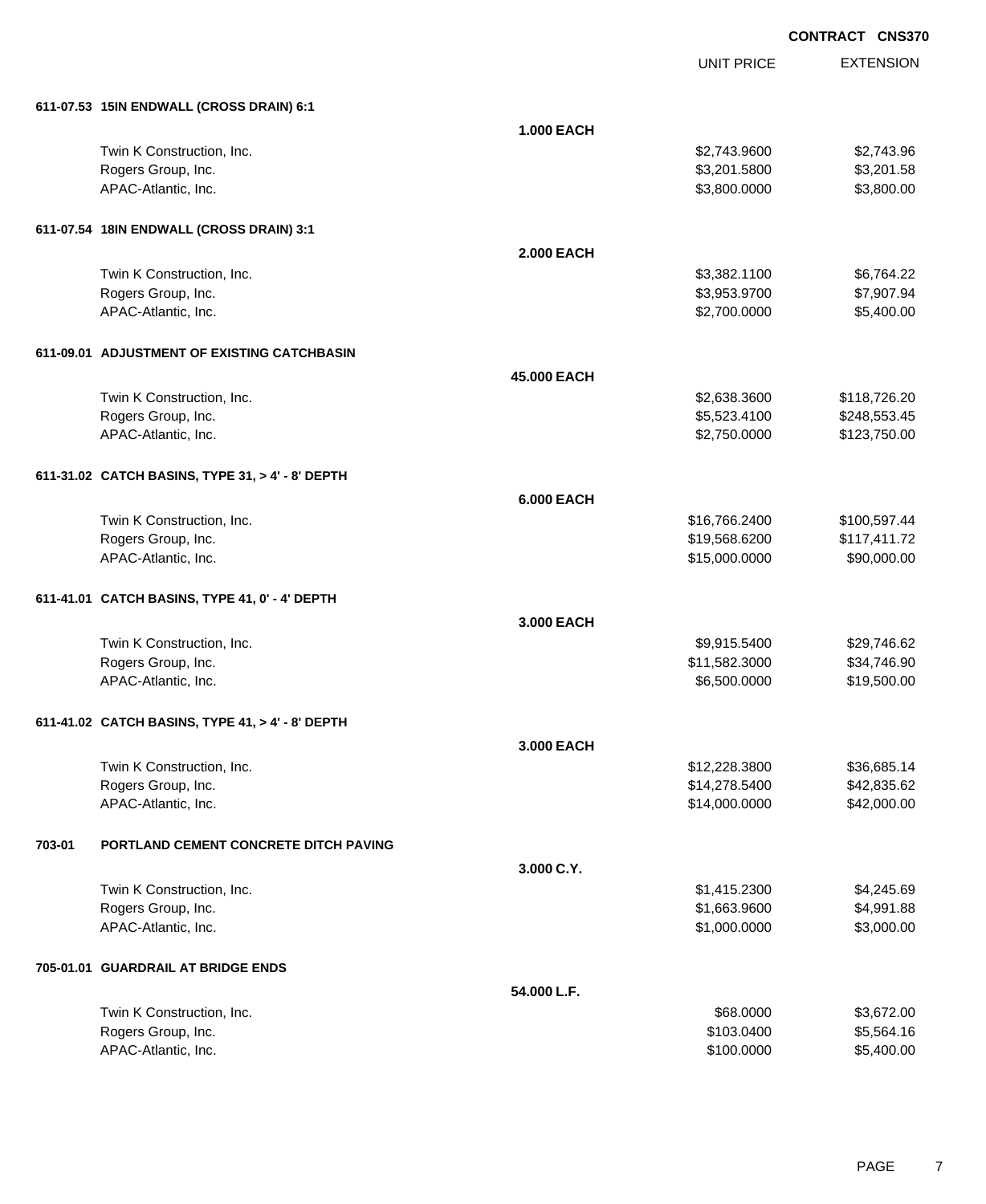UNIT PRICE

|        | 705-02.10 GUARDRAIL TRANSITION 27IN TO 31IN          |                   |               |              |
|--------|------------------------------------------------------|-------------------|---------------|--------------|
|        |                                                      | 25.000 EACH       |               |              |
|        | Twin K Construction, Inc.                            |                   | \$150.0000    | \$3,750.00   |
|        | Rogers Group, Inc.                                   |                   | \$175.7300    | \$4,393.25   |
|        | APAC-Atlantic, Inc.                                  |                   | \$190.0000    | \$4,750.00   |
|        | 705-06.01 W BEAM GR (TYPE 2) MASH TL3                |                   |               |              |
|        |                                                      | 738.000 L.F.      |               |              |
|        | Twin K Construction, Inc.                            |                   | \$16.7500     | \$12,361.50  |
|        | Rogers Group, Inc.                                   |                   | \$25.7600     | \$19,010.88  |
|        | APAC-Atlantic, Inc.                                  |                   | \$30.5000     | \$22,509.00  |
|        | 705-06.02 W BEAM GR (TYPE 2) MASH TL3 (LONG POST)    |                   |               |              |
|        |                                                      | 16,000.000 L.F.   |               |              |
|        | Twin K Construction, Inc.                            |                   | \$21.2500     | \$340,000.00 |
|        | Rogers Group, Inc.                                   |                   | \$30.2300     | \$483,680.00 |
|        | APAC-Atlantic, Inc.                                  |                   | \$32.0000     | \$512,000.00 |
|        | 705-06.10 GR TERMINALTRAILING END (TYPE 13) MASH TL3 |                   |               |              |
|        |                                                      | <b>5.000 EACH</b> |               |              |
|        | Twin K Construction, Inc.                            |                   | \$895.0000    | \$4,475.00   |
|        | Rogers Group, Inc.                                   |                   | \$1,609.9600  | \$8,049.80   |
|        | APAC-Atlantic, Inc.                                  |                   | \$1,500.0000  | \$7,500.00   |
|        | 705-06.20 TANGENT ENERGY ABSORBING TERM MASH TL-3    |                   |               |              |
|        |                                                      | 10.000 EACH       |               |              |
|        | Twin K Construction, Inc.                            |                   | \$2,750.0000  | \$27,500.00  |
|        | Rogers Group, Inc.                                   |                   | \$3,348.7000  | \$33,487.00  |
|        | APAC-Atlantic, Inc.                                  |                   | \$3,250.0000  | \$32,500.00  |
|        | 705-08.51 PORTABLE IMPACT ATTENUATOR NCHRP350 TL-3   |                   |               |              |
|        |                                                      | 10.000 EACH       |               |              |
|        | Twin K Construction, Inc.                            |                   | \$6,805.1900  | \$68,051.90  |
|        | Rogers Group, Inc.                                   |                   | \$10,672.9500 | \$106,729.50 |
|        | APAC-Atlantic, Inc.                                  |                   | \$5,650.0000  | \$56,500.00  |
| 706-01 | <b>GUARDRAIL REMOVED</b>                             |                   |               |              |
|        |                                                      | 16,000.000 L.F.   |               |              |
|        | Twin K Construction, Inc.                            |                   | \$1.0000      | \$16,000.00  |
|        | Rogers Group, Inc.                                   |                   | \$0.6400      | \$10,240.00  |
|        | APAC-Atlantic, Inc.                                  |                   | \$3.6500      | \$58,400.00  |
|        | 716-08.20 REMOVAL OF PAVEMENT MARKING (LINE)         |                   |               |              |
|        |                                                      | 13.000 L.M.       |               |              |
|        | Twin K Construction, Inc.                            |                   | \$2,826.7700  | \$36,748.01  |
|        | Rogers Group, Inc.                                   |                   | \$3,456.6600  | \$44,936.58  |
|        | APAC-Atlantic, Inc.                                  |                   | \$3,400.0000  | \$44,200.00  |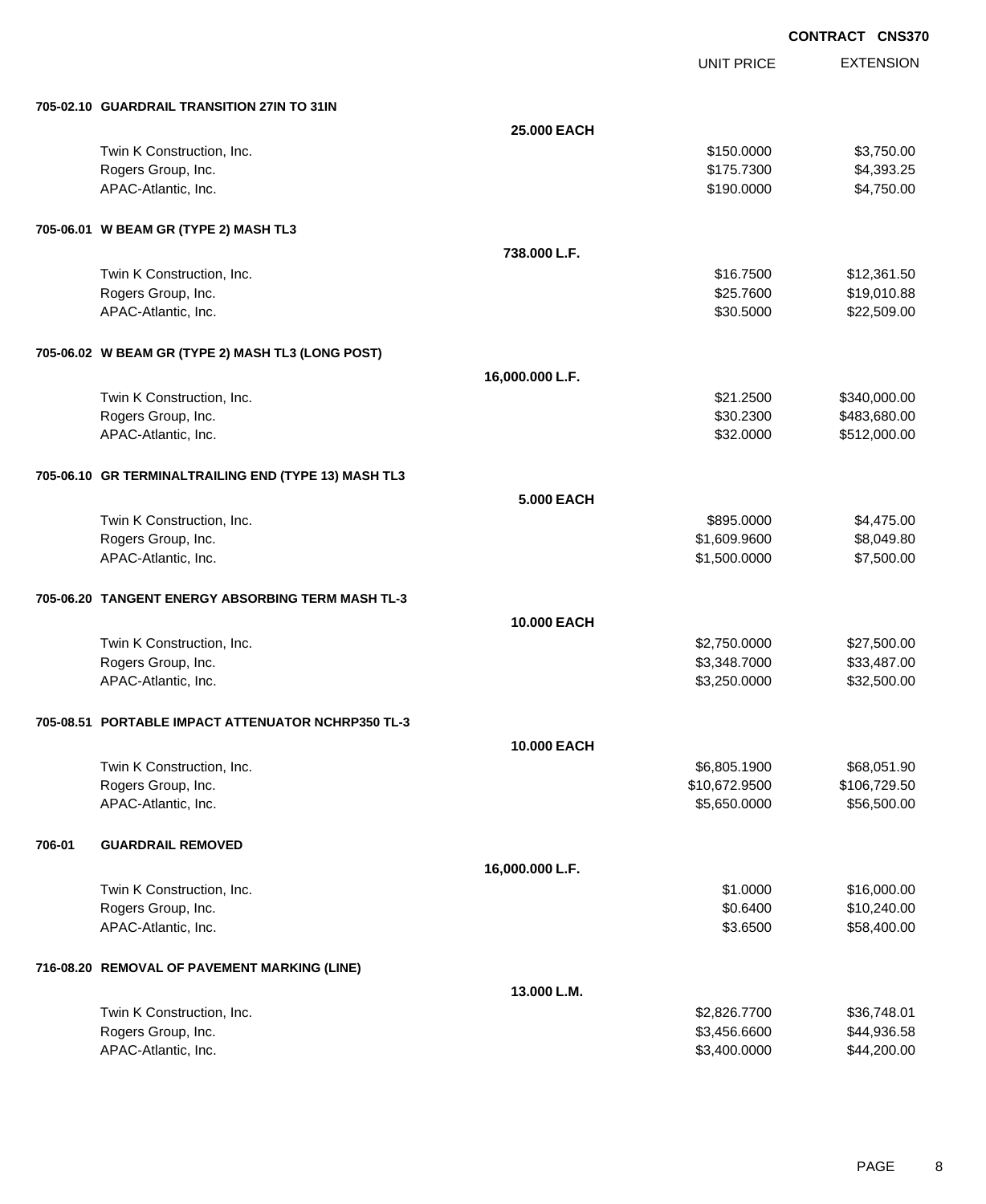UNIT PRICE

|        | 706-10.74 CONCRETE BARRIER WALL REPAIR            |                   |                |              |
|--------|---------------------------------------------------|-------------------|----------------|--------------|
|        |                                                   | 50.000 C.Y.       |                |              |
|        | Twin K Construction, Inc.                         |                   | \$1,580.3500   | \$79,017.50  |
|        | Rogers Group, Inc.                                |                   | \$6,401.2200   | \$320,061.00 |
|        | APAC-Atlantic, Inc.                               |                   | \$1,650.0000   | \$82,500.00  |
|        | 707-08.11 HIGH-VISIBILITY CONSTRUCTION FENCE      |                   |                |              |
|        |                                                   | 7,135.000 L.F.    |                |              |
|        | Twin K Construction, Inc.                         |                   | \$2.5100       | \$17,908.85  |
|        | Rogers Group, Inc.                                |                   | \$3.1200       | \$22,261.20  |
|        | APAC-Atlantic, Inc.                               |                   | \$1.0000       | \$7,135.00   |
|        | 709-05.05 MACHINED RIP-RAP (CLASS A-3)            |                   |                |              |
|        |                                                   | <b>25,000 TON</b> |                |              |
|        | Twin K Construction, Inc.                         |                   | \$46.8900      | \$1,172.25   |
|        | Rogers Group, Inc.                                |                   | \$54.7700      | \$1,369.25   |
|        | APAC-Atlantic, Inc.                               |                   | \$100.0000     | \$2,500.00   |
|        | 709-05.06 MACHINED RIP-RAP (CLASS A-1)            |                   |                |              |
|        |                                                   | 60.000 TON        |                |              |
|        | Twin K Construction, Inc.                         |                   | \$40.7300      | \$2,443.80   |
|        | Rogers Group, Inc.                                |                   | \$47.6000      | \$2,856.00   |
|        | APAC-Atlantic, Inc.                               |                   | \$100.0000     | \$6,000.00   |
|        | 709-05.10 MACHINED RIP-RAP (GROUTED)              |                   |                |              |
|        |                                                   | 119.000 C.Y.      |                |              |
|        | Twin K Construction, Inc.                         |                   | \$192.4100     | \$22,896.79  |
|        | Rogers Group, Inc.                                |                   | \$224.8900     | \$26,761.91  |
|        | APAC-Atlantic, Inc.                               |                   | \$250.0000     | \$29,750.00  |
| 710-02 | <b>AGGREGATE UNDERDRAINS (WITH PIPE)</b>          |                   |                |              |
|        |                                                   | 384.000 L.F.      |                |              |
|        | Twin K Construction, Inc.                         |                   | \$13.1700      | \$5,057.28   |
|        | Rogers Group, Inc.                                |                   | \$15.4000      | \$5,913.60   |
|        | APAC-Atlantic, Inc.                               |                   | \$30.0000      | \$11,520.00  |
|        | 711-01.08 MEDIAN BARRIER EMERGENCY ACCESS GATE    |                   |                |              |
|        |                                                   | <b>2.000 EACH</b> |                |              |
|        | Twin K Construction, Inc.                         |                   | \$211,984.1800 | \$423,968.36 |
|        | Rogers Group, Inc.                                |                   | \$212,300.5000 | \$424,601.00 |
|        | APAC-Atlantic, Inc.                               |                   | \$210,000.0000 | \$420,000.00 |
|        | 711-05.71 51IN SINGLE SLOPE CONCRETE BARRIER WALL |                   |                |              |
|        |                                                   | 210.000 L.F.      |                |              |
|        | Twin K Construction, Inc.                         |                   | \$190.8500     | \$40,078.50  |
|        | Rogers Group, Inc.                                |                   | \$223.7500     | \$46,987.50  |
|        | APAC-Atlantic, Inc.                               |                   | \$300.0000     | \$63,000.00  |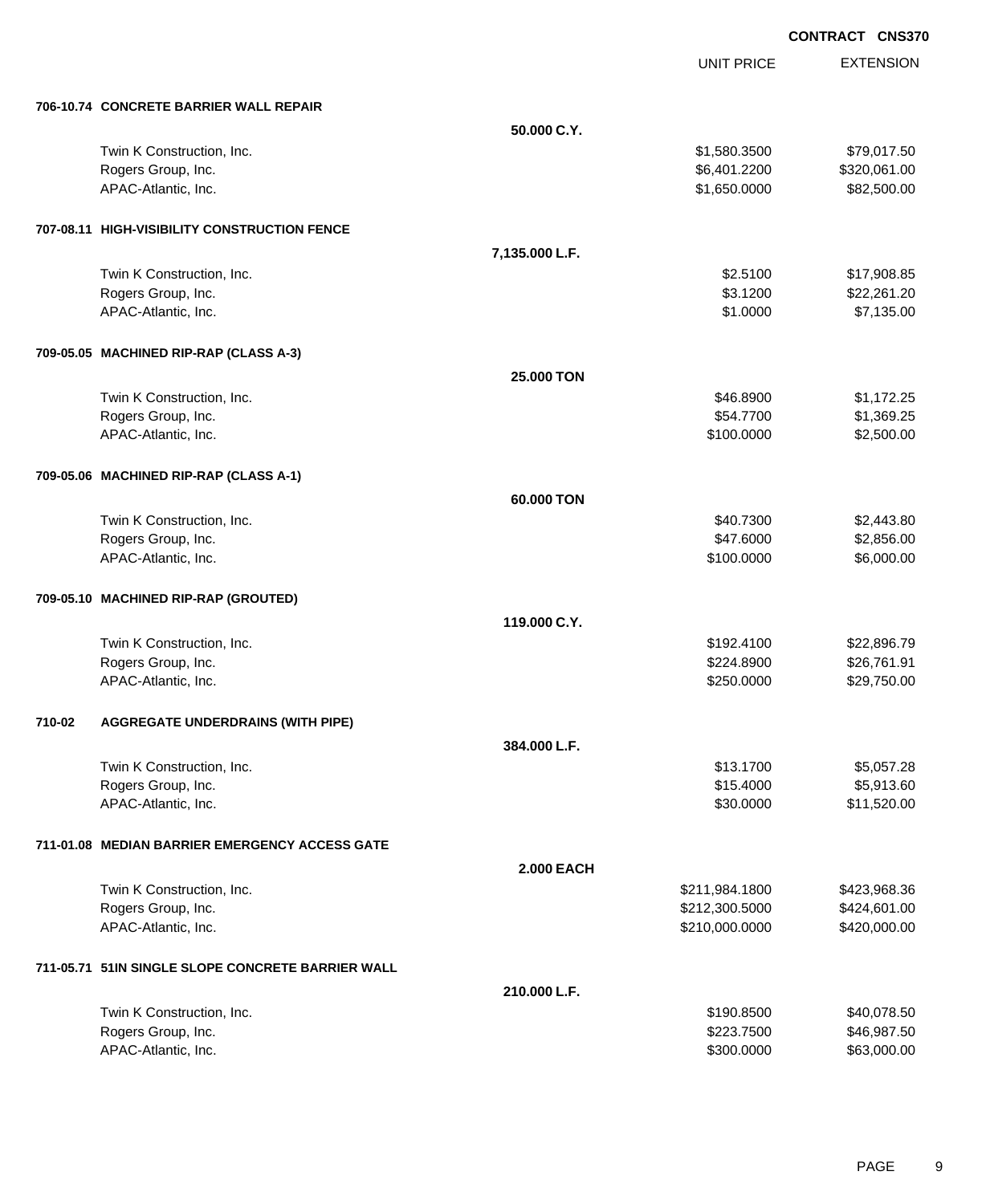|        |                                                        |                   |                   | וטטוט            |
|--------|--------------------------------------------------------|-------------------|-------------------|------------------|
|        |                                                        |                   | <b>UNIT PRICE</b> | <b>EXTENSION</b> |
|        | 711-05.78 GRADE SEPARATED SINGE SLOPE MEDIAN WALL      |                   |                   |                  |
|        |                                                        | 360.000 L.F.      |                   |                  |
|        | Twin K Construction, Inc.                              |                   | \$411.6600        | \$148,197.60     |
|        | Rogers Group, Inc.                                     |                   | \$481.9500        | \$173,502.00     |
|        | APAC-Atlantic, Inc.                                    |                   | \$625.0000        | \$225,000.00     |
| 712-01 | <b>TRAFFIC CONTROL</b>                                 |                   |                   |                  |
|        |                                                        | 1.000 LS          |                   |                  |
|        | Twin K Construction, Inc.                              |                   | \$401,389.9300    | \$401,389.93     |
|        | Rogers Group, Inc.                                     |                   | \$258,816.9400    | \$258,816.94     |
|        | APAC-Atlantic, Inc.                                    |                   | \$275,000.0000    | \$275,000.00     |
|        | 712-02.02 INTERCONNECTED PORTABLE BARRIER RAIL         |                   |                   |                  |
|        |                                                        | 10,000.000 L.F.   |                   |                  |
|        | Twin K Construction, Inc.                              |                   | \$45.5700         | \$455,700.00     |
|        | Rogers Group, Inc.                                     |                   | \$49.0900         | \$490,900.00     |
|        | APAC-Atlantic, Inc.                                    |                   | \$30.0000         | \$300,000.00     |
|        | 712-04.01 FLEXIBLE DRUMS (CHANNELIZING)                |                   |                   |                  |
|        |                                                        | 500.000 EACH      |                   |                  |
|        | Twin K Construction, Inc.                              |                   | \$36.6400         | \$18,320.00      |
|        | Rogers Group, Inc.                                     |                   | \$41.3800         | \$20,690.00      |
|        | APAC-Atlantic, Inc.                                    |                   | \$40.0000         | \$20,000.00      |
| 712-06 | <b>SIGNS (CONSTRUCTION)</b>                            |                   |                   |                  |
|        |                                                        | 564.000 S.F.      |                   |                  |
|        | Twin K Construction, Inc.                              |                   | \$7.3300          | \$4,134.12       |
|        | Rogers Group, Inc.                                     |                   | \$9.0500          | \$5,104.20       |
|        | APAC-Atlantic, Inc.                                    |                   | \$9.0000          | \$5,076.00       |
|        | 712-06.16 SIGNS (CONSTRUCTION) (REDUCED SPEED WARNING) |                   |                   |                  |
|        |                                                        | <b>4.000 EACH</b> |                   |                  |
|        | Twin K Construction, Inc.                              |                   | \$837.5600        | \$3,350.24       |
|        | Rogers Group, Inc.                                     |                   | \$1,034.4400      | \$4,137.76       |
|        | APAC-Atlantic, Inc.                                    |                   | \$1,000.0000      | \$4,000.00       |
|        | 712-08.03 ARROW BOARD (TYPE C)                         |                   |                   |                  |
|        |                                                        | <b>2.000 EACH</b> |                   |                  |
|        | Twin K Construction, Inc.                              |                   | \$1,884.5100      | \$3,769.02       |
|        | Rogers Group, Inc.                                     |                   | \$1,357.7000      | \$2,715.40       |
|        | APAC-Atlantic, Inc.                                    |                   | \$1,300.0000      | \$2,600.00       |
|        | 712-08.10 MOBILE MESSAGE SIGN UNIT W/ATTENUATOR        |                   |                   |                  |
|        |                                                        | 500.000 HOUR      |                   |                  |
|        | Twin K Construction, Inc.                              |                   | \$124.3300        | \$62,165.00      |
|        | Rogers Group, Inc.                                     |                   | \$128.0100        | \$64,005.00      |
|        | APAC-Atlantic, Inc.                                    |                   | \$125.0000        | \$62,500.00      |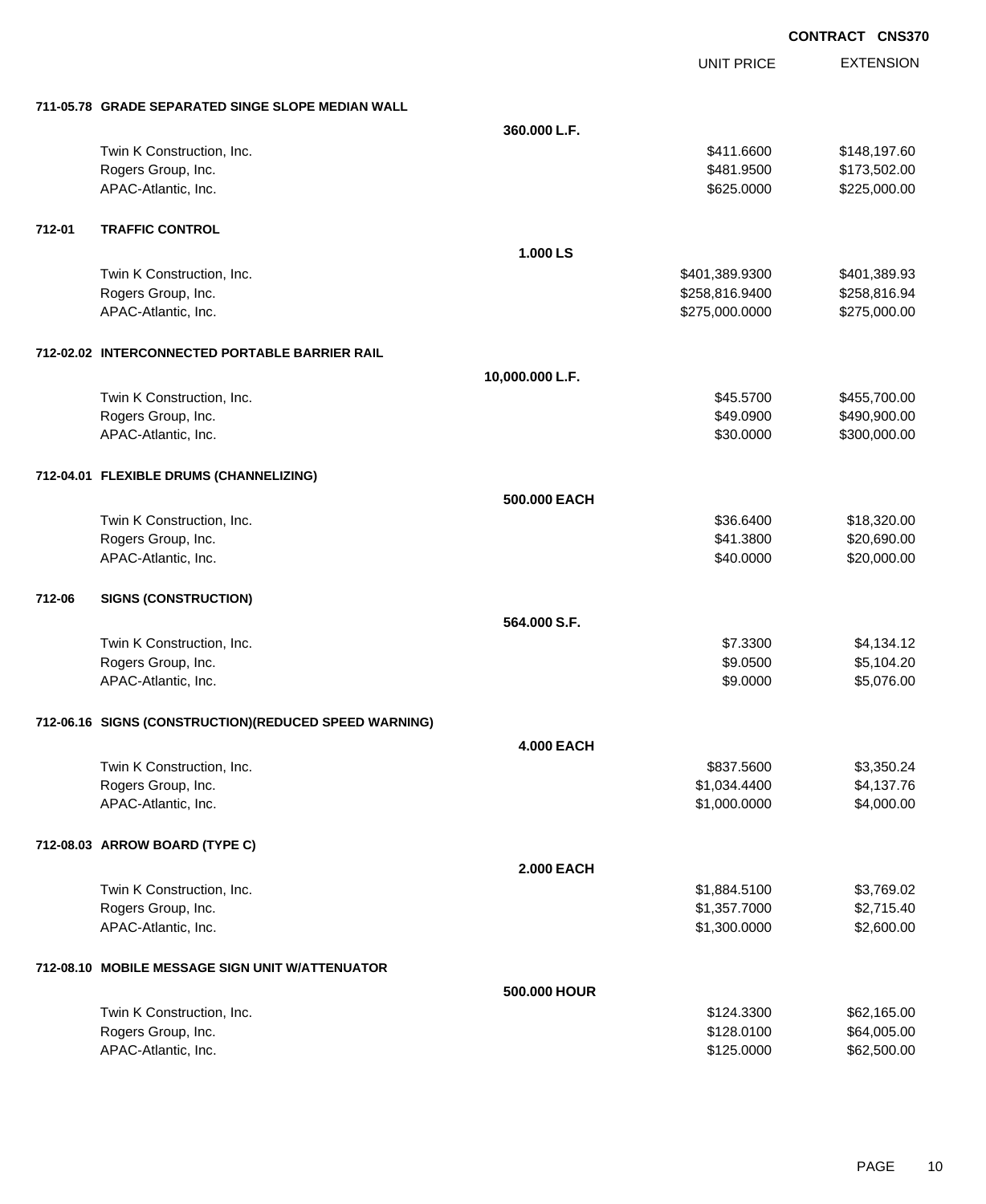|        |                                                                 |                |                   | <b>CONTRACT CNS370</b> |                  |
|--------|-----------------------------------------------------------------|----------------|-------------------|------------------------|------------------|
|        |                                                                 |                | <b>UNIT PRICE</b> |                        | <b>EXTENSION</b> |
|        | 713-01.01 CLASS A CONCRETE (FOUNDATION FOR SIGN SUPPORTS)       |                |                   |                        |                  |
|        |                                                                 | 7.000 C.Y.     |                   |                        |                  |
|        | Twin K Construction, Inc.                                       |                | \$628.1700        |                        | \$4,397.19       |
|        | Rogers Group, Inc.                                              |                | \$1,053.8300      |                        | \$7,376.81       |
|        | APAC-Atlantic, Inc.                                             |                | \$1,000.0000      |                        | \$7,000.00       |
|        | 713-01.02 STEEL BAR REINFORCEMENT(FOUNDATION FOR SIGN SUPPORTS) |                |                   |                        |                  |
|        |                                                                 | 1,804.000 LB.  |                   |                        |                  |
|        | Twin K Construction, Inc.                                       |                | \$2.5700          |                        | \$4,636.28       |
|        | Rogers Group, Inc.                                              |                | \$4.9100          |                        | \$8,857.64       |
|        | APAC-Atlantic, Inc.                                             |                | \$4.7500          |                        | \$8,569.00       |
|        | 713-02.14 FLEXIBLE DELINEATOR (WHITE)                           |                |                   |                        |                  |
|        |                                                                 | 1,985.000 EACH |                   |                        |                  |
|        | Twin K Construction, Inc.                                       |                | \$31.4100         |                        | \$62,348.85      |
|        | Rogers Group, Inc.                                              |                | \$38.7900         |                        | \$76,998.15      |
|        | APAC-Atlantic, Inc.                                             |                | \$38.0000         |                        | \$75,430.00      |
|        | 713-02.15 FLEXIBLE DELINEATOR (YELLOW)                          |                |                   |                        |                  |
|        |                                                                 | 7.000 EACH     |                   |                        |                  |
|        | Twin K Construction, Inc.                                       |                | \$31.4100         |                        | \$219.87         |
|        | Rogers Group, Inc.                                              |                | \$38.7900         |                        | \$271.53         |
|        | APAC-Atlantic, Inc.                                             |                | \$38.0000         |                        | \$266.00         |
|        | 713-02.26 CONCRETE BARRIER/PARAPET DELINEATOR                   |                |                   |                        |                  |
|        |                                                                 | 500.000 EACH   |                   |                        |                  |
|        | Twin K Construction, Inc.                                       |                | \$7.0700          |                        | \$3,535.00       |
|        | Rogers Group, Inc.                                              |                | \$12.9300         |                        | \$6,465.00       |
|        | APAC-Atlantic, Inc.                                             |                | \$12.5000         |                        | \$6,250.00       |
| 713-06 | STEEL I-BEAMS & WF-BEAMS(BREAKAWAY) SIGN SUPPORT                |                |                   |                        |                  |
|        |                                                                 | 4,193.000 LB.  |                   |                        |                  |
|        | Twin K Construction, Inc.                                       |                | \$5.2300          |                        | \$21,929.39      |
|        | Rogers Group, Inc.                                              |                | \$5.4900          |                        | \$23,019.57      |
|        | APAC-Atlantic, Inc.                                             |                | \$5.0000          |                        | \$20,965.00      |
|        | 713-13.02 FLAT SHEET ALUMINUM SIGNS (0.080" THICK)              |                |                   |                        |                  |
|        |                                                                 | 12.000 S.F.    |                   |                        |                  |
|        | Twin K Construction, Inc.                                       |                | \$13.6100         |                        | \$163.32         |
|        | Rogers Group, Inc.                                              |                | \$17.0600         |                        | \$204.72         |
|        | APAC-Atlantic, Inc.                                             |                | \$16.5000         |                        | \$198.00         |
|        | 713-13.03 FLAT SHEET ALUMINUM SIGNS (0.100" THICK)              |                |                   |                        |                  |
|        |                                                                 | 476.000 S.F.   |                   |                        |                  |
|        | Twin K Construction, Inc.                                       |                | \$14.6600         |                        | \$6,978.16       |
|        | Rogers Group, Inc.                                              |                | \$17.8400         |                        | \$8,491.84       |
|        | APAC-Atlantic, Inc.                                             |                | \$17.2500         |                        | \$8,211.00       |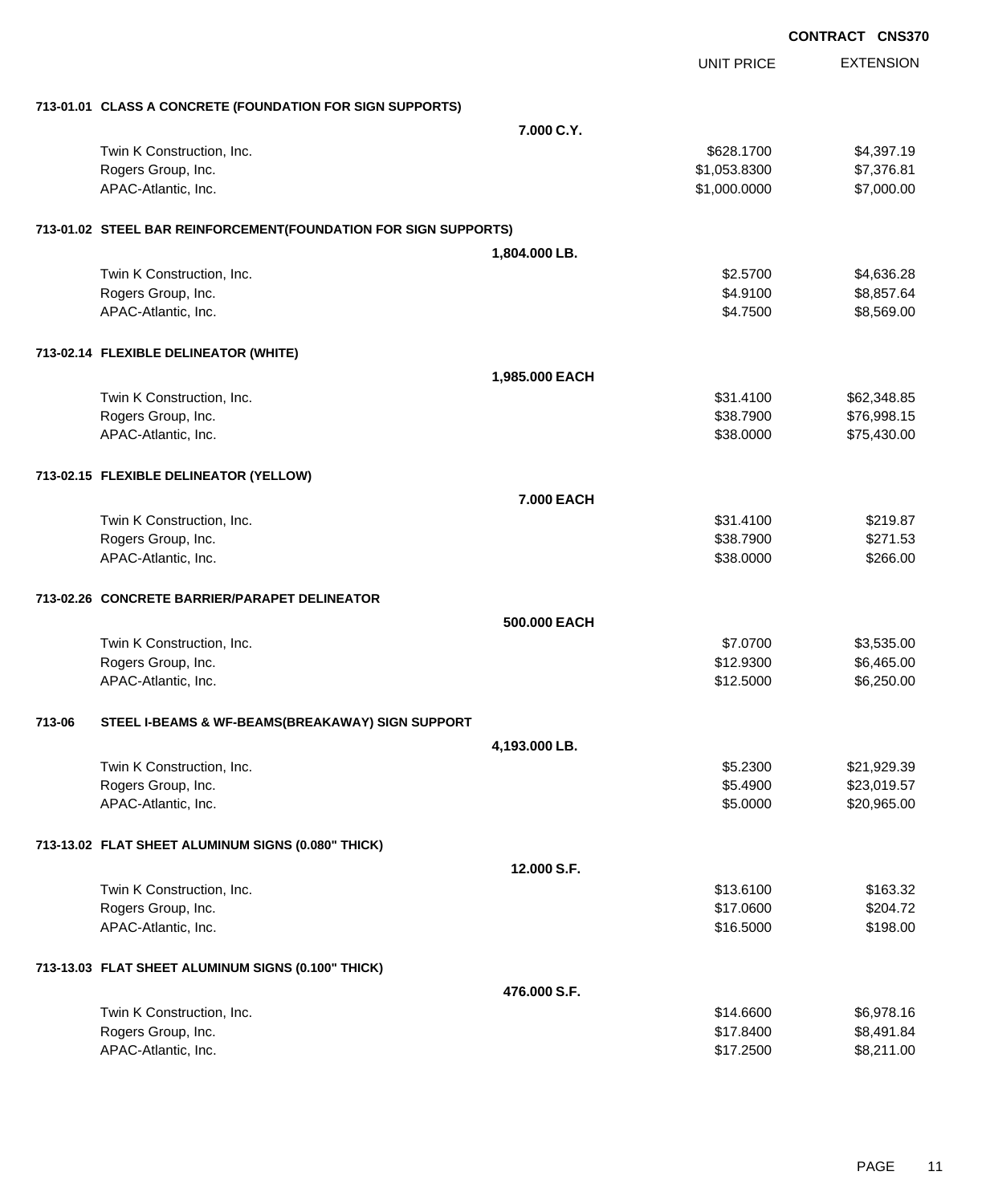|        |                                                                  |                   | <b>UNIT PRICE</b> | <b>EXTENSION</b> |
|--------|------------------------------------------------------------------|-------------------|-------------------|------------------|
| 713-15 | REMOVAL OF SIGNS, POSTS AND FOOTINGS                             |                   |                   |                  |
|        |                                                                  | 1.000 LS          |                   |                  |
|        | Twin K Construction, Inc.                                        |                   | \$261.7400        | \$261.74         |
|        | Rogers Group, Inc.                                               |                   | \$1,293.0500      | \$1,293.05       |
|        | APAC-Atlantic, Inc.                                              |                   | \$1,200.0000      | \$1,200.00       |
|        | 713-16.01 CHANGEABLE MESSAGE SIGN UNIT                           |                   |                   |                  |
|        |                                                                  | <b>4.000 EACH</b> |                   |                  |
|        | Twin K Construction, Inc.                                        |                   | \$7,852.1400      | \$31,408.56      |
|        | Rogers Group, Inc.                                               |                   | \$9,180.6200      | \$36,722.48      |
|        | APAC-Atlantic, Inc.                                              |                   | \$9,000.0000      | \$36,000.00      |
|        | 713-30.09 BARRIER MOUNTED SIGN SUPPORT                           |                   |                   |                  |
|        |                                                                  | 3.000 EACH        |                   |                  |
|        | Twin K Construction, Inc.                                        |                   | \$732.8700        | \$2,198.61       |
|        | Rogers Group, Inc.                                               |                   | \$1,034.4400      | \$3,103.32       |
|        | APAC-Atlantic, Inc.                                              |                   | \$1,000.0000      | \$3,000.00       |
|        | 716-01.05 TEMPORARY RAISED PAVEMENT MARKER                       |                   |                   |                  |
|        |                                                                  | 1,270.000 EACH    |                   |                  |
|        | Twin K Construction, Inc.                                        |                   | \$8.3800          | \$10,642.60      |
|        | Rogers Group, Inc.                                               |                   | \$10.2400         | \$13,004.80      |
|        | APAC-Atlantic, Inc.                                              |                   | \$10.0000         | \$12,700.00      |
|        | 716-01.23 SNOWPLOWABLE RAISED PAVEMENT MARKERS (BI-DIR)(2 COLOR) |                   |                   |                  |
|        |                                                                  | 865.000 EACH      |                   |                  |
|        | Twin K Construction, Inc.                                        |                   | \$27.2200         | \$23,545.30      |
|        | Rogers Group, Inc.                                               |                   | \$33.2900         | \$28,795.85      |
|        | APAC-Atlantic, Inc.                                              |                   | \$40.0000         | \$34,600.00      |
|        | 716-03.09 PLASTIC WORD PAVEMENT MARKING (NO TRUCKS LEFT LANE)    |                   |                   |                  |
|        |                                                                  | 3.000 EACH        |                   |                  |
|        | Twin K Construction, Inc.                                        |                   | \$732.8700        | \$2,198.61       |
|        | Rogers Group, Inc.                                               |                   | \$896.1600        | \$2,688.48       |
|        | APAC-Atlantic, Inc.                                              |                   | \$875.0000        | \$2,625.00       |
|        | 716-04.14 PLASTIC PAVEMENT MARKING (LANE REDUCTION ARROW)        |                   |                   |                  |
|        |                                                                  | <b>4.000 EACH</b> |                   |                  |
|        | Twin K Construction, Inc.                                        |                   | \$261.7400        | \$1,046.96       |
|        | Rogers Group, Inc.                                               |                   | \$320.0500        | \$1,280.20       |
|        | APAC-Atlantic, Inc.                                              |                   | \$315.0000        | \$1,260.00       |
|        | 716-05.02 PAINTED PAVEMENT MARKING (8" BARRIER LINE)             |                   |                   |                  |
|        |                                                                  | 268,200.000 L.F.  |                   |                  |
|        | Twin K Construction, Inc.                                        |                   | \$0.2000          | \$53,640.00      |
|        | Rogers Group, Inc.                                               |                   | \$0.2400          | \$64,368.00      |
|        | APAC-Atlantic, Inc.                                              |                   | \$0.2500          | \$67,050.00      |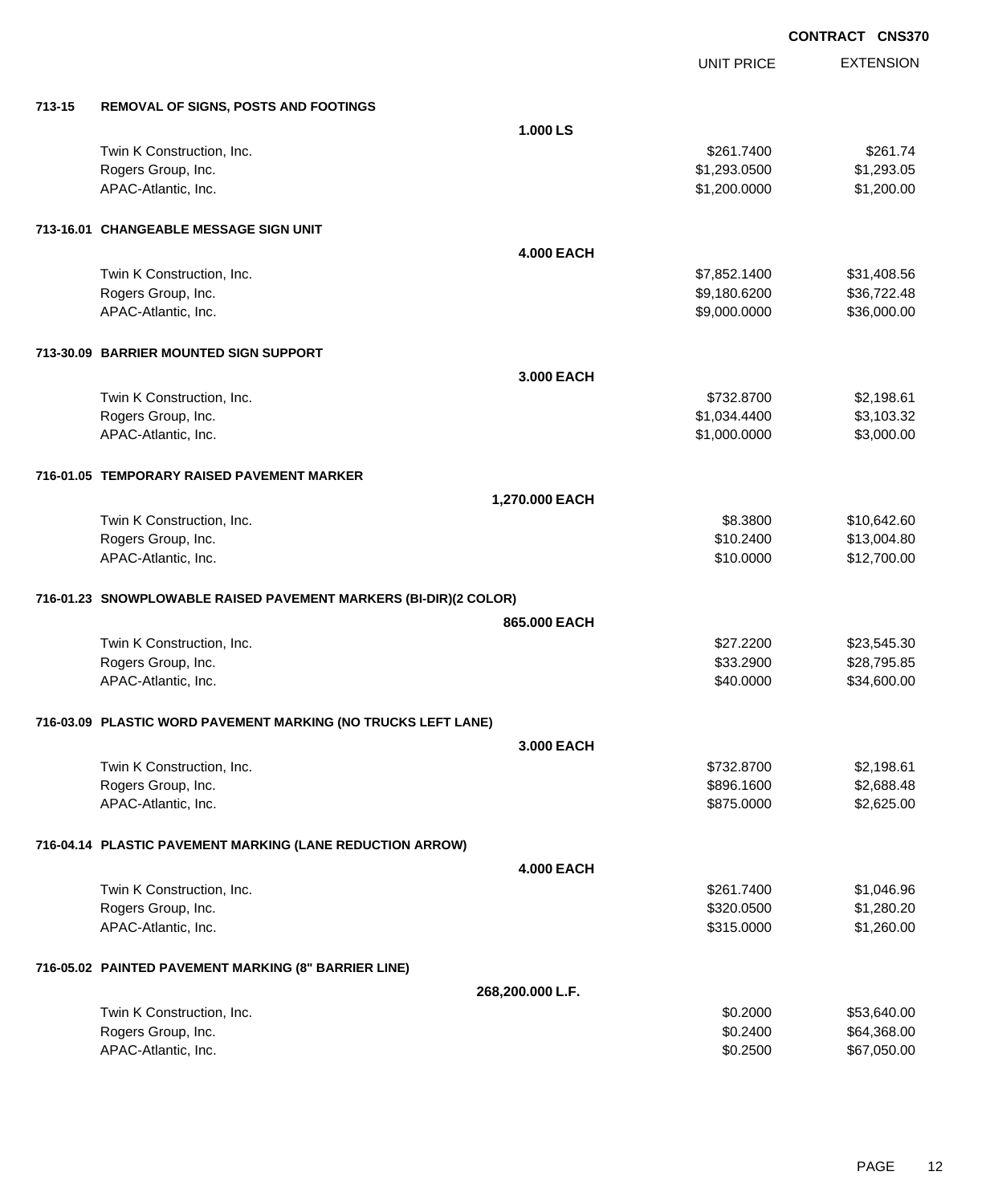UNIT PRICE

| 716-12.02 ENHANCED FLATLINE THERMO PVMT MRKNG (6IN LINE) |  |
|----------------------------------------------------------|--|
|                                                          |  |

|        | 710-12.02 ENTANCED FLATLINE THERMO FVMT MRANG (OIN LINE) |                |                       |                          |
|--------|----------------------------------------------------------|----------------|-----------------------|--------------------------|
|        |                                                          | 20.000 L.M.    |                       |                          |
|        | Twin K Construction, Inc.                                |                | \$4,920.6800          | \$98,413.60              |
|        | Rogers Group, Inc.                                       |                | \$6,017.1400          | \$120,342.80             |
|        | APAC-Atlantic, Inc.                                      |                | \$6,000.0000          | \$120,000.00             |
|        |                                                          |                |                       |                          |
| 717-01 | <b>MOBILIZATION</b>                                      |                |                       |                          |
|        |                                                          | 1.000 LS       |                       |                          |
|        | Twin K Construction, Inc.                                |                | \$622,812.0000        | \$622,812.00             |
|        | Rogers Group, Inc.                                       |                | \$631,408.3300        | \$631,408.33             |
|        | APAC-Atlantic, Inc.                                      |                | \$912,000.0000        | \$912,000.00             |
|        |                                                          |                |                       |                          |
|        | 740-06.01 GEOMEMBRANE                                    |                |                       |                          |
|        |                                                          | 45.000 S.Y.    |                       |                          |
|        | Twin K Construction, Inc.                                |                | \$76.7700             | \$3,454.65               |
|        | Rogers Group, Inc.                                       |                | \$64.0100             | \$2,880.45               |
|        | APAC-Atlantic, Inc.                                      |                | \$15.0000             | \$675.00                 |
|        |                                                          |                |                       |                          |
|        | 740-10.03 GEOTEXTILE (TYPE III) (EROSION CONTROL)        |                |                       |                          |
|        |                                                          | 308.000 S.Y.   |                       |                          |
|        |                                                          |                |                       |                          |
|        | Twin K Construction, Inc.                                |                | \$3.3500<br>\$10.7400 | \$1,031.80               |
|        | Rogers Group, Inc.<br>APAC-Atlantic, Inc.                |                | \$10.3500             | \$3,307.92<br>\$3,187.80 |
|        |                                                          |                |                       |                          |
|        | 740-11.04 TEMPORARY SEDIMENT TUBE 20IN                   |                |                       |                          |
|        |                                                          | 500.000 L.F.   |                       |                          |
|        | Twin K Construction, Inc.                                |                | \$4.5500              | \$2,275.00               |
|        | Rogers Group, Inc.                                       |                | \$5.7200              | \$2,860.00               |
|        | APAC-Atlantic, Inc.                                      |                | \$8.0000              | \$4,000.00               |
|        |                                                          |                |                       |                          |
|        | 740-11.05 TEMPORARY SEDIMENT TUBE 24IN                   |                |                       |                          |
|        |                                                          | 250.000 L.F.   |                       |                          |
|        | Twin K Construction, Inc.                                |                | \$7.0900              | \$1,772.50               |
|        | Rogers Group, Inc.                                       |                | \$15.5300             | \$3,882.50               |
|        | APAC-Atlantic, Inc.                                      |                | \$16.0000             | \$4,000.00               |
|        |                                                          |                |                       |                          |
| 803-01 | <b>SODDING (NEW SOD)</b>                                 |                |                       |                          |
|        |                                                          | 600.000 S.Y.   |                       |                          |
|        | Twin K Construction, Inc.                                |                | \$7.0500              | \$4,230.00               |
|        | Rogers Group, Inc.                                       |                | \$10.4300             | \$6,258.00               |
|        | APAC-Atlantic, Inc.                                      |                | \$7.5000              | \$4,500.00               |
|        | 805-12.02 EROSION CONTROL BLANKET (TYPE II)              |                |                       |                          |
|        |                                                          | 4,827.000 S.Y. |                       |                          |
|        | Twin K Construction, Inc.                                |                | \$1.2200              | \$5,888.94               |
|        | Rogers Group, Inc.                                       |                | \$1.0900              | \$5,261.43               |
|        | APAC-Atlantic, Inc.                                      |                | \$2.0000              | \$9,654.00               |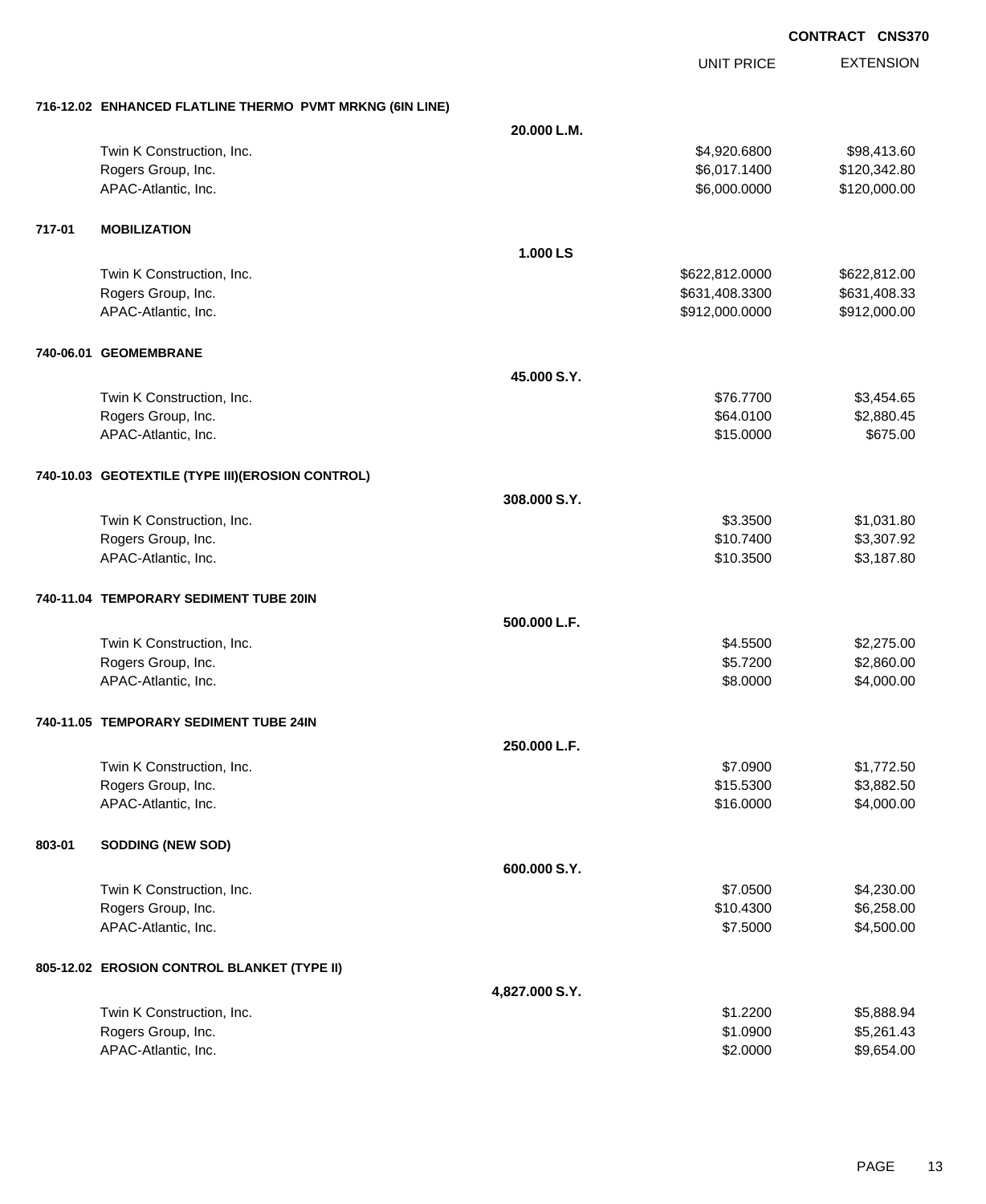### **SUB-TOTAL ROADWAY**

Twin K Construction, Inc. 69,499,999.01 Rogers Group, Inc. \$9,847,307.25 APAC-Atlantic, Inc. \$11,226,960.35

### **TOTAL CONTRACT**

| Twin K Construction, Inc. | \$9,499,999.01  |
|---------------------------|-----------------|
| Rogers Group, Inc.        | \$9,847,307.25  |
| APAC-Atlantic, Inc.       | \$11,226,960.35 |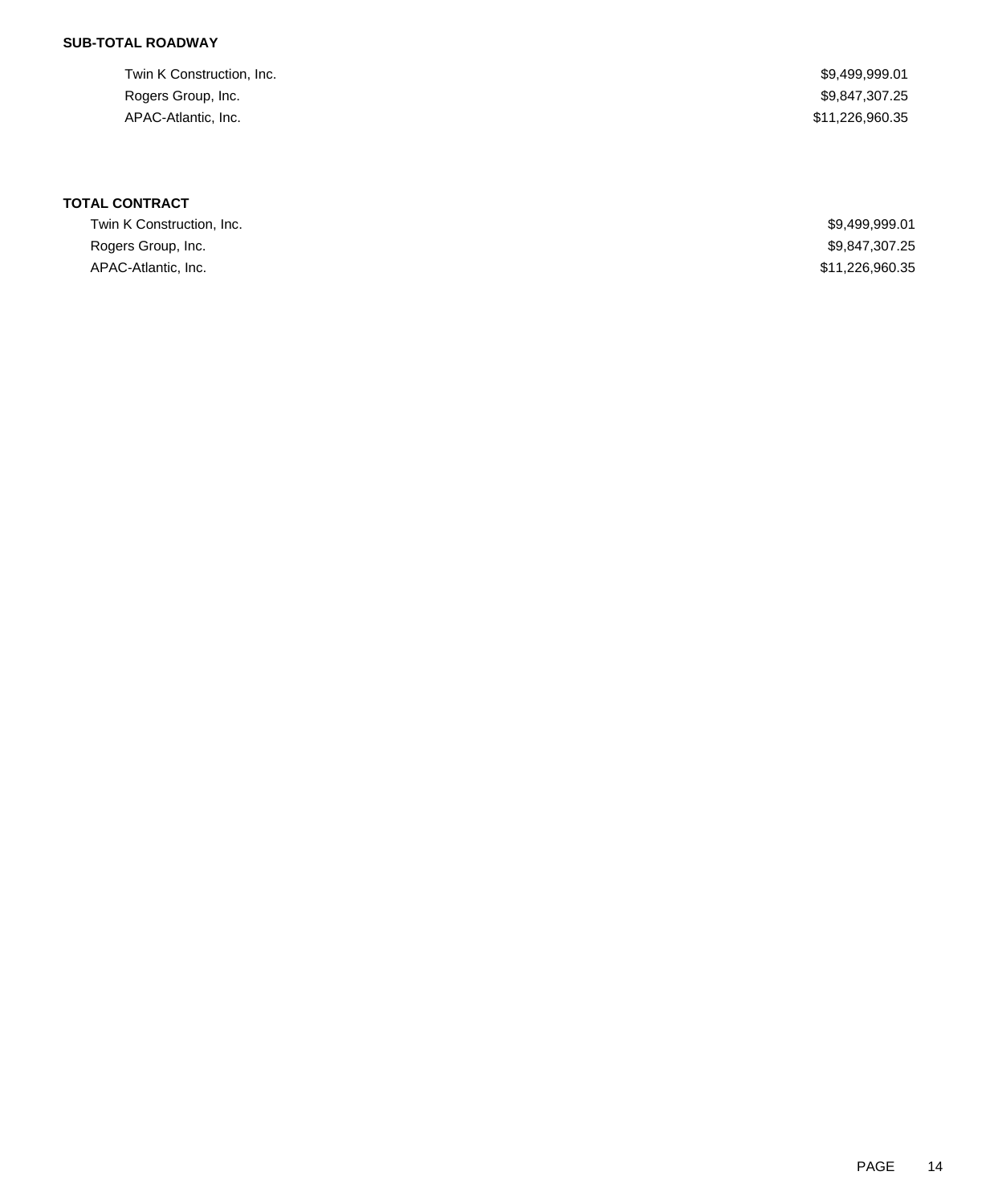# **DEPARTMENT OF TRANSPORTATION SUMMARY OF BIDS LETTING OF NOVEMBER 16, 2018 STATE OF TENNESSEE**

#### HAMILTON COUNTY (Contract No. CNS348 Call 002)

98028-4159-04

THE REPLACEMENT OF A COLLAPSED 42" CORRUGATED METAL PIPE ON S.R. 111 SB (L.M. 1.50), INCLUDING GRADING, DRAINAGE AND PAVING.

PROJECT LENGTH - 0.0 MILES

COMPLETION TIME - ON OR BEFORE APRIL 30, 2019

DBE GOAL 9.00%

|                                            | TOTAL CONTRACT |  |
|--------------------------------------------|----------------|--|
| Thomas Brothers Construction Company, Inc. | \$1,111,725.50 |  |
| J & M Grading Division, LLC                | \$1,452,231.85 |  |
| Dement Construction Company, LLC           | \$3,879,689.50 |  |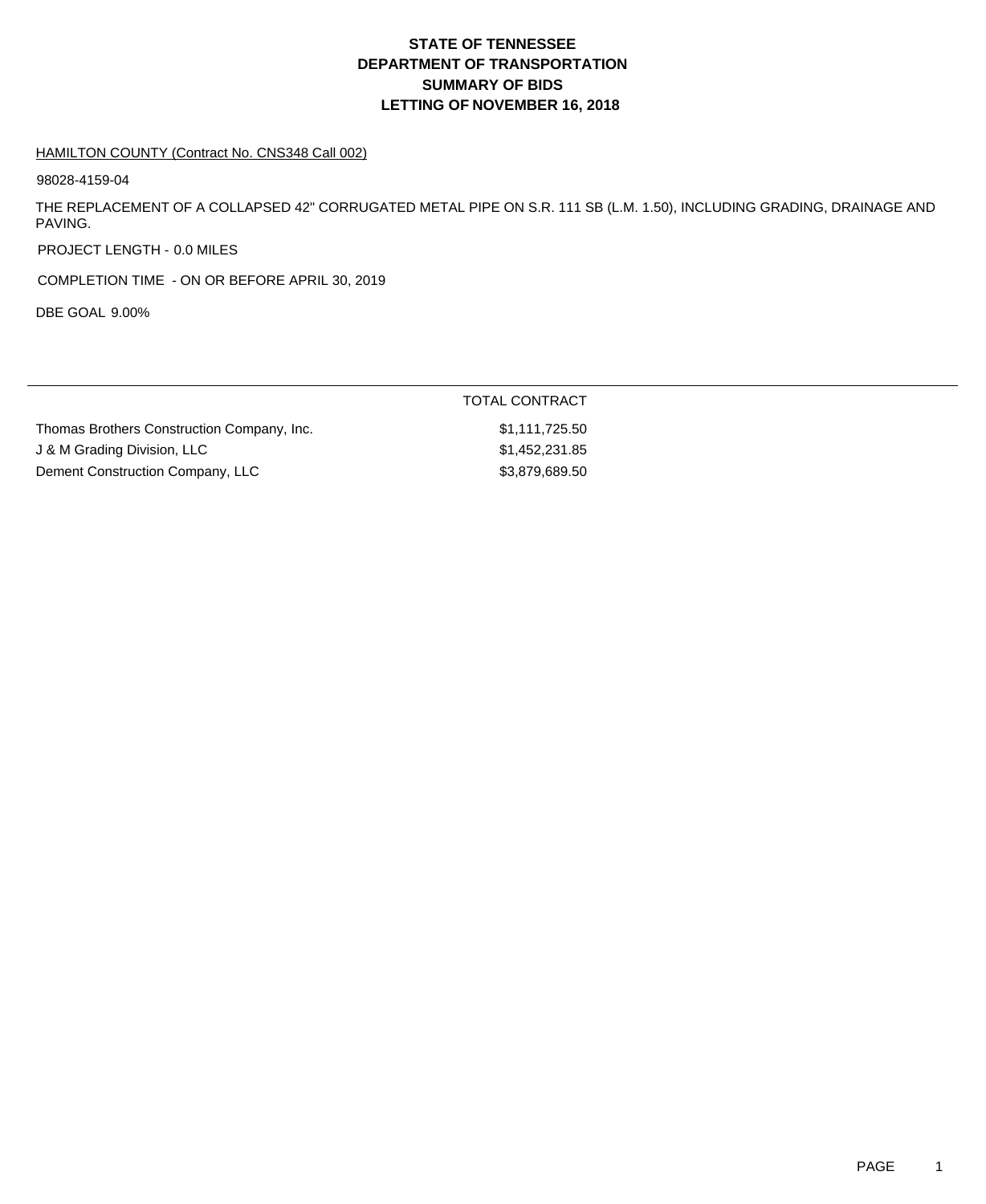|        |                                                                           |                   |                                | <b>CONTRACT CNS348</b>     |
|--------|---------------------------------------------------------------------------|-------------------|--------------------------------|----------------------------|
|        |                                                                           |                   | <b>UNIT PRICE</b>              | <b>EXTENSION</b>           |
|        | <b>ROADWAY CATEGORY</b>                                                   |                   |                                |                            |
|        |                                                                           |                   |                                |                            |
| 105-01 | <b>CONSTRUCTION STAKES, LINES AND GRADES</b>                              |                   |                                |                            |
|        |                                                                           | 1.000 LS          |                                |                            |
|        | Thomas Brothers Construction Company, Inc.<br>J & M Grading Division, LLC |                   | \$14,000.0000<br>\$10,000.0000 | \$14,000.00<br>\$10,000.00 |
|        | Dement Construction Company, LLC                                          |                   | \$108,000.0000                 | \$108,000.00               |
|        |                                                                           |                   |                                |                            |
| 201-01 | <b>CLEARING AND GRUBBING</b>                                              |                   |                                |                            |
|        |                                                                           | 1.000 LS          |                                |                            |
|        | Thomas Brothers Construction Company, Inc.                                |                   | \$18,000.0000                  | \$18,000.00                |
|        | J & M Grading Division, LLC                                               |                   | \$135,000.0000                 | \$135,000.00               |
|        | Dement Construction Company, LLC                                          |                   | \$790,000.0000                 | \$790,000.00               |
|        | 202-02.01 REMOVAL OF PIPE (42", STA. 8+55 TO STA. 9+00)                   |                   |                                |                            |
|        |                                                                           | 45.000 L.F.       |                                |                            |
|        | Thomas Brothers Construction Company, Inc.                                |                   | \$25.0000                      | \$1,125.00                 |
|        | J & M Grading Division, LLC                                               |                   | \$150.0000                     | \$6,750.00                 |
|        | Dement Construction Company, LLC                                          |                   | \$25.0000                      | \$1,125.00                 |
| 203-01 | <b>ROAD &amp; DRAINAGE EXCAVATION (UNCLASSIFIED)</b>                      |                   |                                |                            |
|        |                                                                           | 990.000 C.Y.      |                                |                            |
|        | Thomas Brothers Construction Company, Inc.                                |                   | \$90.0000                      | \$89,100.00                |
|        | J & M Grading Division, LLC                                               |                   | \$25.0000                      | \$24,750.00                |
|        | Dement Construction Company, LLC                                          |                   | \$100.0000                     | \$99,000.00                |
|        | 204-06.01 FLOWABLE FILL (GENERAL)                                         |                   |                                |                            |
|        |                                                                           | 170.000 C.Y.      |                                |                            |
|        | Thomas Brothers Construction Company, Inc.                                |                   | \$200.0000                     | \$34,000.00                |
|        | J & M Grading Division, LLC                                               |                   | \$250.0000                     | \$42,500.00                |
|        | Dement Construction Company, LLC                                          |                   | \$200.0000                     | \$34,000.00                |
| 209-05 | <b>SEDIMENT REMOVAL</b>                                                   |                   |                                |                            |
|        |                                                                           | 14.000 C.Y.       |                                |                            |
|        | Thomas Brothers Construction Company, Inc.                                |                   | \$35.0000                      | \$490.00                   |
|        | J & M Grading Division, LLC                                               |                   | \$25.0000                      | \$350.00                   |
|        | Dement Construction Company, LLC                                          |                   | \$100.0000                     | \$1,400.00                 |
|        | 209-08.02 TEMPORARY SILT FENCE (WITH BACKING)                             |                   |                                |                            |
|        |                                                                           | 850.000 L.F.      |                                |                            |
|        | Thomas Brothers Construction Company, Inc.                                |                   | \$4.2500                       | \$3,612.50                 |
|        | J & M Grading Division, LLC                                               |                   | \$6.3000                       | \$5,355.00                 |
|        | Dement Construction Company, LLC                                          |                   | \$10.0000                      | \$8,500.00                 |
|        | 209-08.07 ROCK CHECK DAM PER                                              |                   |                                |                            |
|        |                                                                           | <b>1.000 EACH</b> |                                |                            |
|        | Thomas Brothers Construction Company, Inc.                                |                   | \$1,500.0000                   | \$1,500.00                 |
|        | J & M Grading Division, LLC                                               |                   | \$1,000.0000                   | \$1,000.00                 |
|        | Dement Construction Company, LLC                                          |                   | \$2,000.0000                   | \$2,000.00                 |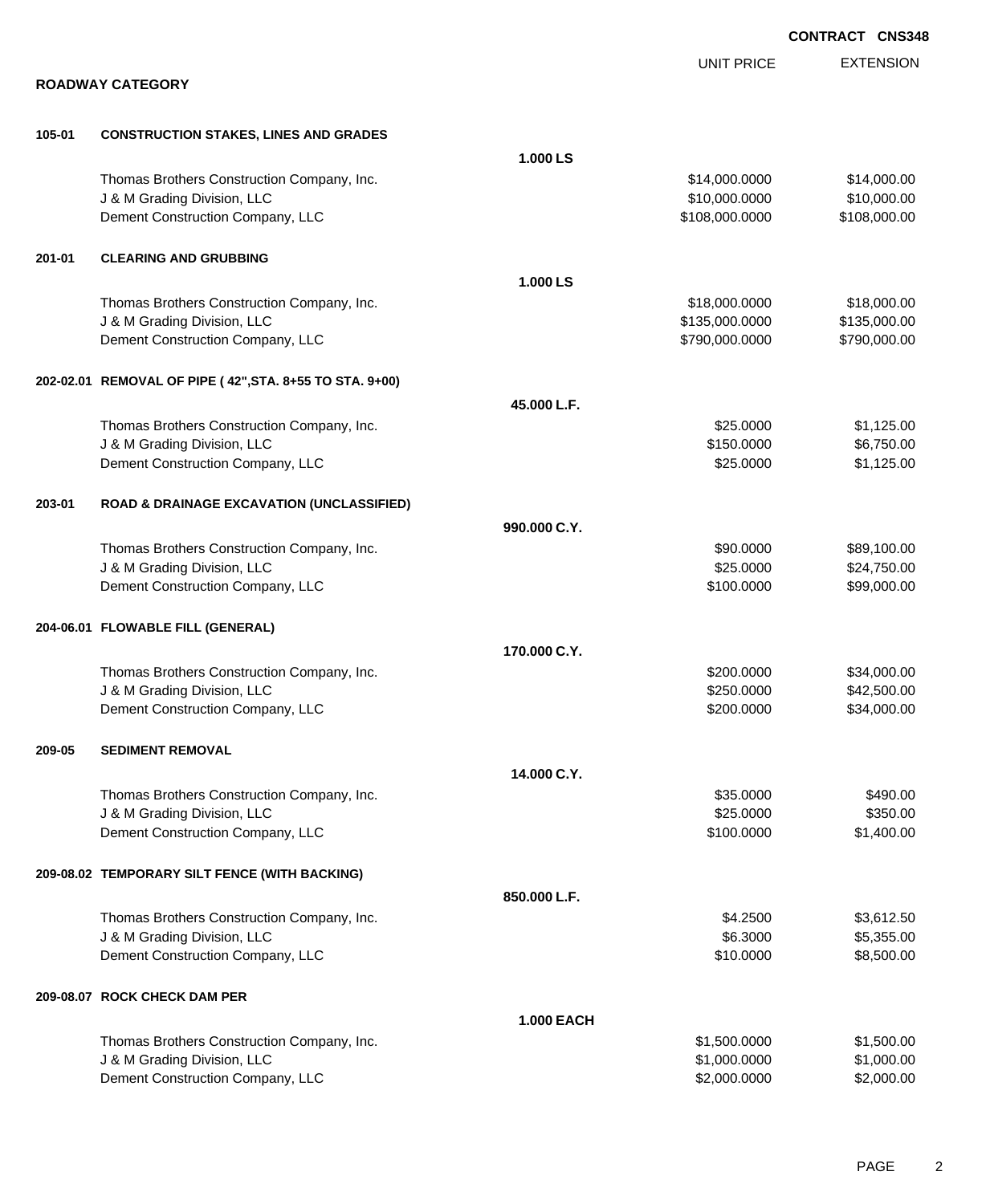UNIT PRICE

|        | 209-08.08 ENHANCED ROCK CHECK DAM                |                   |               |              |
|--------|--------------------------------------------------|-------------------|---------------|--------------|
|        |                                                  | <b>1.000 EACH</b> |               |              |
|        | Thomas Brothers Construction Company, Inc.       |                   | \$2,000.0000  | \$2,000.00   |
|        | J & M Grading Division, LLC                      |                   | \$1,500.0000  | \$1,500.00   |
|        | Dement Construction Company, LLC                 |                   | \$25,000.0000 | \$25,000.00  |
|        | 209-09.01 SANDBAGS                               |                   |               |              |
|        |                                                  | 1,960.000 BAG     |               |              |
|        | Thomas Brothers Construction Company, Inc.       |                   | \$5.0000      | \$9,800.00   |
|        | J & M Grading Division, LLC                      |                   | \$12.0000     | \$23,520.00  |
|        | Dement Construction Company, LLC                 |                   | \$10.0000     | \$19,600.00  |
|        | 209-10.20  TEMPORARY SEDIMENT TRAP               |                   |               |              |
|        |                                                  | 1.000 C.Y.        |               |              |
|        | Thomas Brothers Construction Company, Inc.       |                   | \$50.0000     | \$50.00      |
|        | J & M Grading Division, LLC                      |                   | \$2,500.0000  | \$2,500.00   |
|        | Dement Construction Company, LLC                 |                   | \$7,500.0000  | \$7,500.00   |
|        | 209-20.03 POLYETHYLENE SHEETING (6 MIL. MINIMUM) |                   |               |              |
|        |                                                  | 2.500 S.Y.        |               |              |
|        | Thomas Brothers Construction Company, Inc.       |                   | \$20.0000     | \$50.00      |
|        | J & M Grading Division, LLC                      |                   | \$50.0000     | \$125.00     |
|        | Dement Construction Company, LLC                 |                   | \$500.0000    | \$1,250.00   |
| 303-01 | MINERAL AGGREGATE, TYPE A BASE, GRADING D        |                   |               |              |
|        |                                                  | 390.000 TON       |               |              |
|        | Thomas Brothers Construction Company, Inc.       |                   | \$25.0000     | \$9,750.00   |
|        | J & M Grading Division, LLC                      |                   | \$34.0000     | \$13,260.00  |
|        | Dement Construction Company, LLC                 |                   | \$75.0000     | \$29,250.00  |
|        | 303-01.01 GRANULAR BACKFILL (ROADWAY)            |                   |               |              |
|        |                                                  | 2,850.000 TON     |               |              |
|        | Thomas Brothers Construction Company, Inc.       |                   | \$25.0000     | \$71,250.00  |
|        | J & M Grading Division, LLC                      |                   | \$34.0000     | \$96,900.00  |
|        | Dement Construction Company, LLC                 |                   | \$75.0000     | \$213,750.00 |
|        | 303-10.01 MINERAL AGGREGATE (SIZE 57)            |                   |               |              |
|        |                                                  | 275.000 TON       |               |              |
|        | Thomas Brothers Construction Company, Inc.       |                   | \$25.0000     | \$6,875.00   |
|        | J & M Grading Division, LLC                      |                   | \$34.0000     | \$9,350.00   |
|        | Dement Construction Company, LLC                 |                   | \$75.0000     | \$20,625.00  |
|        | 303-10.02 MINERAL AGGREGATE (SIZE 2)             |                   |               |              |
|        |                                                  | 1,740.000 TON     |               |              |
|        |                                                  |                   |               |              |

| Thomas Brothers Construction Company, Inc. | \$25,0000 | \$43,500.00  |
|--------------------------------------------|-----------|--------------|
| J & M Grading Division, LLC                | \$34,0000 | \$59,160.00  |
| Dement Construction Company, LLC           | \$75,0000 | \$130,500.00 |
|                                            |           |              |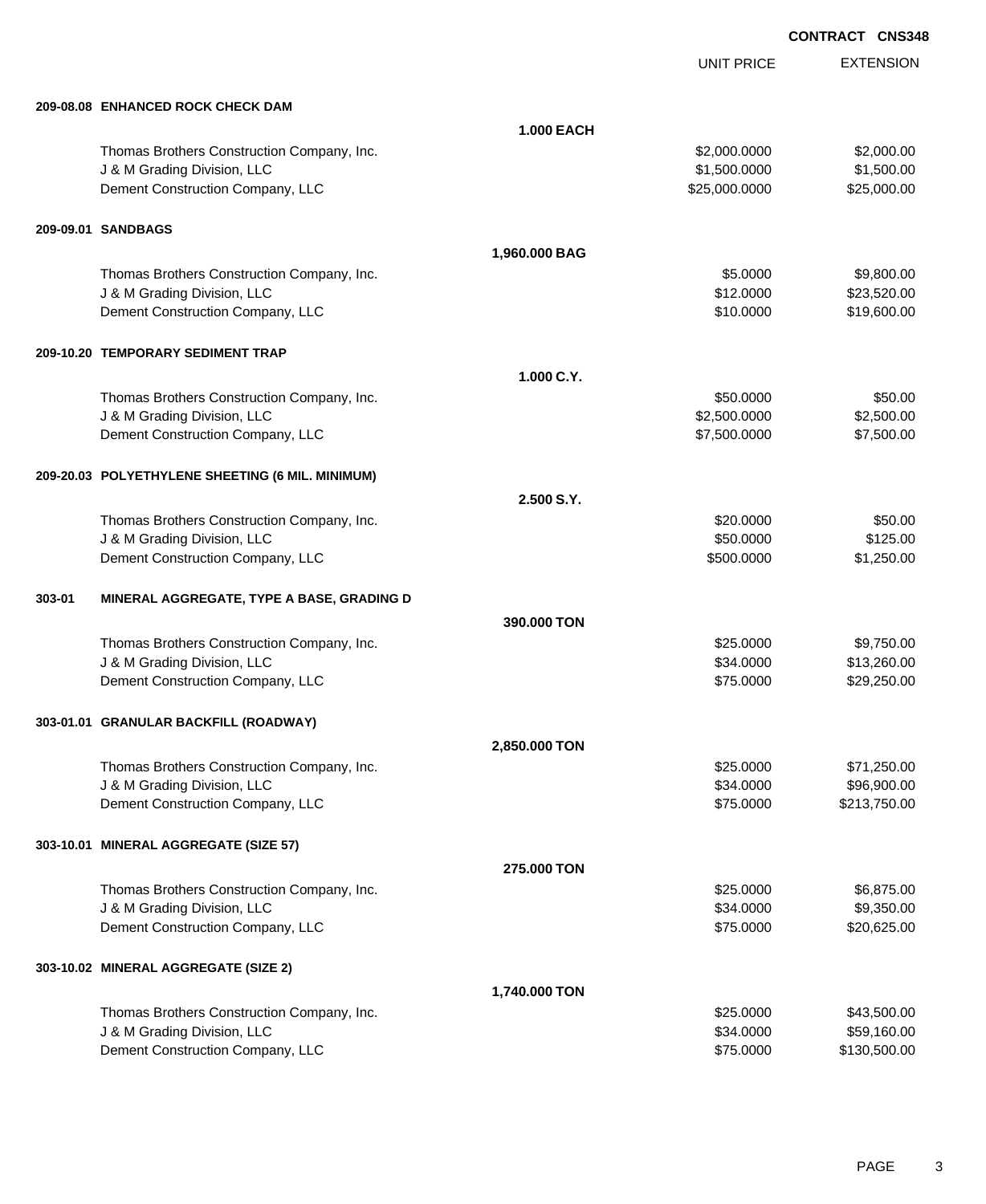|        |                                                                 |                  |                   | <b>CONTRACT CNS348</b> |                  |
|--------|-----------------------------------------------------------------|------------------|-------------------|------------------------|------------------|
|        |                                                                 |                  | <b>UNIT PRICE</b> |                        | <b>EXTENSION</b> |
|        | 307-02.01 ASPHALT CONCRETE MIX (PG70-22) (BPMB-HM) GRADING A    |                  |                   |                        |                  |
|        |                                                                 | 150,000 TON      |                   |                        |                  |
|        | Thomas Brothers Construction Company, Inc.                      |                  | \$275.0000        |                        | \$41,250.00      |
|        | J & M Grading Division, LLC                                     |                  | \$351.7500        |                        | \$52,762.50      |
|        | Dement Construction Company, LLC                                |                  | \$335.0000        |                        | \$50,250.00      |
|        | 307-02.08 ASPHALT CONCRETE MIX (PG70-22) (BPMB-HM) GRADING B-M2 |                  |                   |                        |                  |
|        |                                                                 | 386,000 TON      |                   |                        |                  |
|        | Thomas Brothers Construction Company, Inc.                      |                  | \$340.0000        |                        | \$131,240.00     |
|        | J & M Grading Division, LLC                                     |                  | \$442.0500        |                        | \$170,631.30     |
|        | Dement Construction Company, LLC                                |                  | \$421.0000        |                        | \$162,506.00     |
| 402-01 | BITUMINOUS MATERIAL FOR PRIME COAT (PC)                         |                  |                   |                        |                  |
|        |                                                                 | <b>1.000 TON</b> |                   |                        |                  |
|        | Thomas Brothers Construction Company, Inc.                      |                  | \$800.0000        |                        | \$800.00         |
|        | J & M Grading Division, LLC                                     |                  | \$2,100.0000      |                        | \$2,100.00       |
|        | Dement Construction Company, LLC                                |                  | \$2,000.0000      |                        | \$2,000.00       |
| 403-01 | BITUMINOUS MATERIAL FOR TACK COAT (TC)                          |                  |                   |                        |                  |
|        |                                                                 | <b>1.000 TON</b> |                   |                        |                  |
|        | Thomas Brothers Construction Company, Inc.                      |                  | \$800.0000        |                        | \$800.00         |
|        | J & M Grading Division, LLC                                     |                  | \$1,155.0000      |                        | \$1,155.00       |
|        | Dement Construction Company, LLC                                |                  | \$2,000.0000      |                        | \$2,000.00       |
|        | 407-20.05 SAW CUTTING ASPHALT PAVEMENT                          |                  |                   |                        |                  |
|        |                                                                 | 915.000 L.F.     |                   |                        |                  |
|        | Thomas Brothers Construction Company, Inc.                      |                  | \$3.0000          |                        | \$2,745.00       |
|        | J & M Grading Division, LLC                                     |                  | \$2.5000          |                        | \$2,287.50       |
|        | Dement Construction Company, LLC                                |                  | \$10.5000         |                        | \$9,607.50       |
|        | 411-02.10 ACS MIX(PG70-22) GRADING D                            |                  |                   |                        |                  |
|        |                                                                 | 151,000 TON      |                   |                        |                  |
|        | Thomas Brothers Construction Company, Inc.                      |                  | \$500.0000        |                        | \$75,500.00      |
|        | J & M Grading Division, LLC                                     |                  | \$636.3000        |                        | \$96,081.30      |
|        | Dement Construction Company, LLC                                |                  | \$606.0000        |                        | \$91,506.00      |
|        | 415-01.02 COLD PLANING BITUMINOUS PAVEMENT                      |                  |                   |                        |                  |
|        |                                                                 | 2,348.000 S.Y.   |                   |                        |                  |
|        | Thomas Brothers Construction Company, Inc.                      |                  | \$12.5000         |                        | \$29,350.00      |
|        | J & M Grading Division, LLC                                     |                  | \$5.2500          |                        | \$12,327.00      |
|        | Dement Construction Company, LLC                                |                  | \$5.0000          |                        | \$11,740.00      |
|        | 607-08.02 42" CONCRETE PIPE CULVERT (CLASS III)                 |                  |                   |                        |                  |
|        |                                                                 | 132.000 L.F.     |                   |                        |                  |
|        | Thomas Brothers Construction Company, Inc.                      |                  | \$185.0000        |                        | \$24,420.00      |
|        | J & M Grading Division, LLC                                     |                  | \$450.0000        |                        | \$59,400.00      |
|        | Dement Construction Company, LLC                                |                  | \$500.0000        |                        | \$66,000.00      |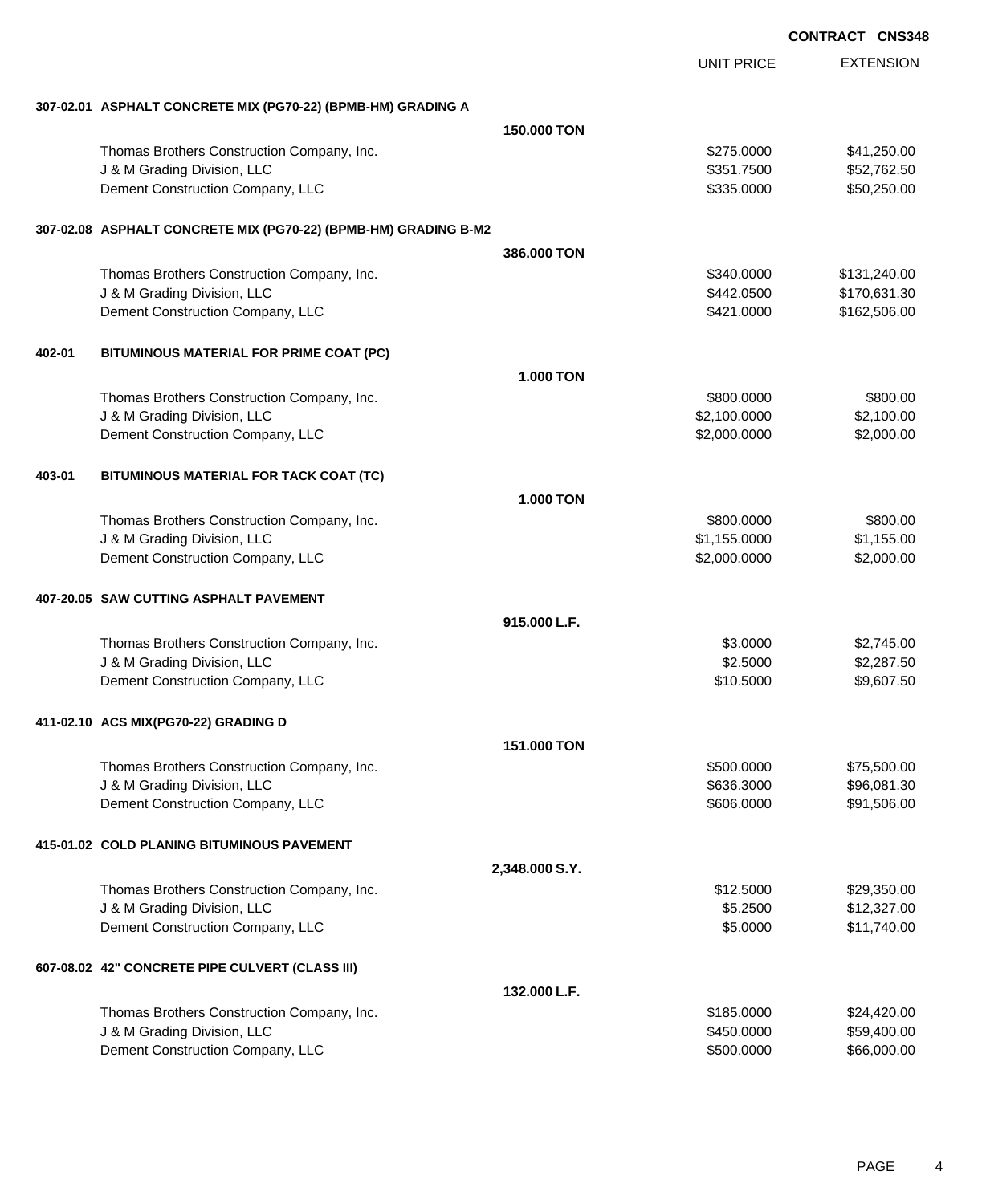|                                                    |                   | <b>UNIT PRICE</b> | <b>EXTENSION</b> |
|----------------------------------------------------|-------------------|-------------------|------------------|
| 607-08.03 42" CONCRETE PIPE CULVERT (CLASS IV)     |                   |                   |                  |
|                                                    | 362.000 L.F.      |                   |                  |
| Thomas Brothers Construction Company, Inc.         |                   | \$250.0000        | \$90,500.00      |
| J & M Grading Division, LLC                        |                   | \$450.0000        | \$162,900.00     |
| Dement Construction Company, LLC                   |                   | \$500.0000        | \$181,000.00     |
| 611-01.02 MANHOLES, > 4' - 8' DEPTH                |                   |                   |                  |
|                                                    | <b>1.000 EACH</b> |                   |                  |
| Thomas Brothers Construction Company, Inc.         |                   | \$10,000.0000     | \$10,000.00      |
| J & M Grading Division, LLC                        |                   | \$16,575.0000     | \$16,575.00      |
| Dement Construction Company, LLC                   |                   | \$25,000.0000     | \$25,000.00      |
| 611-01.07 MANHOLES, > 24' - 28' DEPTH              |                   |                   |                  |
|                                                    | <b>1.000 EACH</b> |                   |                  |
| Thomas Brothers Construction Company, Inc.         |                   | \$30,000.0000     | \$30,000.00      |
| J & M Grading Division, LLC                        |                   | \$39,650.0000     | \$39,650.00      |
| Dement Construction Company, LLC                   |                   | \$50,000.0000     | \$50,000.00      |
| 611-07.66 42IN ENDWALL (CROSS DRAIN) 3:1           |                   |                   |                  |
|                                                    | <b>1.000 EACH</b> |                   |                  |
| Thomas Brothers Construction Company, Inc.         |                   | \$7,500.0000      | \$7,500.00       |
| J & M Grading Division, LLC                        |                   | \$7,050.0000      | \$7,050.00       |
| Dement Construction Company, LLC                   |                   | \$10,000.0000     | \$10,000.00      |
| 621-03.07 48" TEMPORARY DRAINAGE PIPE              |                   |                   |                  |
|                                                    | 600.000 L.F.      |                   |                  |
| Thomas Brothers Construction Company, Inc.         |                   | \$75.0000         | \$45,000.00      |
| J & M Grading Division, LLC                        |                   | \$105.0000        | \$63,000.00      |
| Dement Construction Company, LLC                   |                   | \$100.0000        | \$60,000.00      |
| 621-05.02 TEMPORARY SHORING                        |                   |                   |                  |
|                                                    | 1.000 LS          |                   |                  |
| Thomas Brothers Construction Company, Inc.         |                   | \$38,000.0000     | \$38,000.00      |
| J & M Grading Division, LLC                        |                   | \$70,000.0000     | \$70,000.00      |
| Dement Construction Company, LLC                   |                   | \$1,250,000.0000  | \$1,250,000.00   |
| 705-08.51 PORTABLE IMPACT ATTENUATOR NCHRP350 TL-3 |                   |                   |                  |
|                                                    | <b>4.000 EACH</b> |                   |                  |
| Thomas Brothers Construction Company, Inc.         |                   | \$6,500.0000      | \$26,000.00      |
| J & M Grading Division, LLC                        |                   | \$5,000.0000      | \$20,000.00      |
| Dement Construction Company, LLC                   |                   | \$10,000.0000     | \$40,000.00      |
| 706-10.74 CONCRETE BARRIER WALL REPAIR             |                   |                   |                  |
|                                                    | 5.000 C.Y.        |                   |                  |
| Thomas Brothers Construction Company, Inc.         |                   | \$1,000.0000      | \$5,000.00       |
| J & M Grading Division, LLC                        |                   | \$1,000.0000      | \$5,000.00       |
| Dement Construction Company, LLC                   |                   | \$2,500.0000      | \$12,500.00      |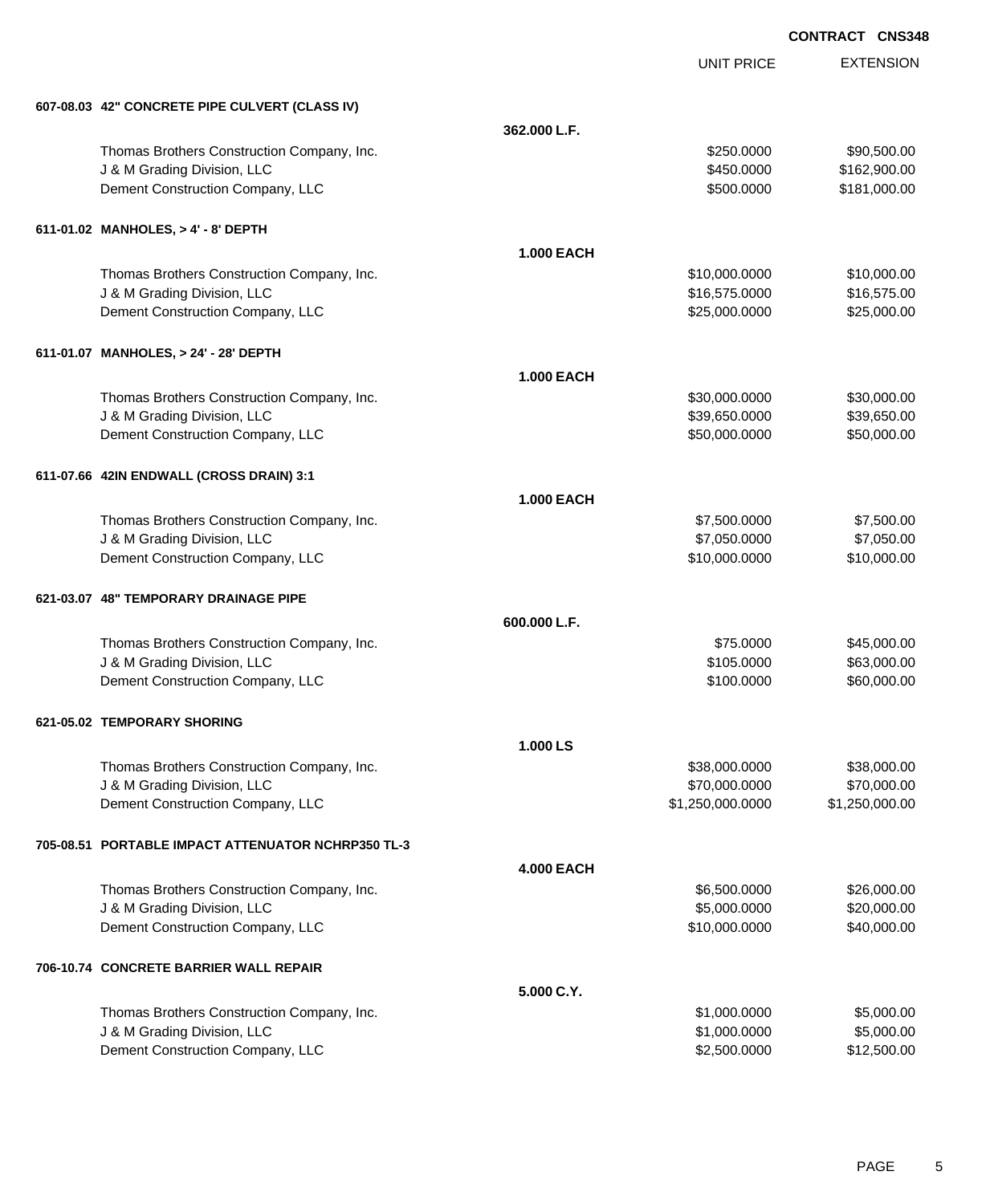EXTENSION **CONTRACT CNS348**

UNIT PRICE

| 709-05.09 MACHINED RIP-RAP (CLASS C) |  |
|--------------------------------------|--|

|        | 709-05.09 MACHINED RIP-RAP (CLASS C)                   |                   |                |              |
|--------|--------------------------------------------------------|-------------------|----------------|--------------|
|        |                                                        | 450.000 TON       |                |              |
|        | Thomas Brothers Construction Company, Inc.             |                   | \$30.0000      | \$13,500.00  |
|        | J & M Grading Division, LLC                            |                   | \$40.0000      | \$18,000.00  |
|        | Dement Construction Company, LLC                       |                   | \$75.0000      | \$33,750.00  |
| 712-01 | <b>TRAFFIC CONTROL</b>                                 |                   |                |              |
|        |                                                        | 1.000 LS          |                |              |
|        | Thomas Brothers Construction Company, Inc.             |                   | \$15,000.0000  | \$15,000.00  |
|        | J & M Grading Division, LLC                            |                   | \$35,000.0000  | \$35,000.00  |
|        | Dement Construction Company, LLC                       |                   | \$125,000.0000 | \$125,000.00 |
|        | 712-02.02 INTERCONNECTED PORTABLE BARRIER RAIL         |                   |                |              |
|        |                                                        | 1,360.000 L.F.    |                |              |
|        | Thomas Brothers Construction Company, Inc.             |                   | \$45.0000      | \$61,200.00  |
|        | J & M Grading Division, LLC                            |                   | \$28.0000      | \$38,080.00  |
|        | Dement Construction Company, LLC                       |                   | \$50.0000      | \$68,000.00  |
|        | 712-04.01 FLEXIBLE DRUMS (CHANNELIZING)                |                   |                |              |
|        |                                                        | 156.000 EACH      |                |              |
|        | Thomas Brothers Construction Company, Inc.             |                   | \$25.0000      | \$3,900.00   |
|        | J & M Grading Division, LLC                            |                   | \$50.0000      | \$7,800.00   |
|        | Dement Construction Company, LLC                       |                   | \$40.0000      | \$6,240.00   |
|        | 712-04.50 BARRIER RAIL DELINEATOR                      |                   |                |              |
|        |                                                        | 68.000 EACH       |                |              |
|        | Thomas Brothers Construction Company, Inc.             |                   | \$10.0000      | \$680.00     |
|        | J & M Grading Division, LLC                            |                   | \$15.0000      | \$1,020.00   |
|        | Dement Construction Company, LLC                       |                   | \$10.0000      | \$680.00     |
| 712-06 | <b>SIGNS (CONSTRUCTION)</b>                            |                   |                |              |
|        |                                                        | 662,000 S.F.      |                |              |
|        | Thomas Brothers Construction Company, Inc.             |                   | \$6,5000       | \$4,303.00   |
|        | J & M Grading Division, LLC                            |                   | \$8.0000       | \$5,296.00   |
|        | Dement Construction Company, LLC                       |                   | \$15.0000      | \$9,930.00   |
|        | 712-08.03 ARROW BOARD (TYPE C)                         |                   |                |              |
|        |                                                        | <b>2.000 EACH</b> |                |              |
|        | Thomas Brothers Construction Company, Inc.             |                   | \$900.0000     | \$1,800.00   |
|        | J & M Grading Division, LLC                            |                   | \$2,500.0000   | \$5,000.00   |
|        | Dement Construction Company, LLC                       |                   | \$2,500.0000   | \$5,000.00   |
|        | 712-09.02 REMOVABLE PAVEMENT MARKING (8" BARRIER LINE) |                   |                |              |
|        |                                                        | 13,860.000 L.F.   |                |              |
|        | Thomas Brothers Construction Company, Inc.             |                   | \$4.5000       | \$62,370.00  |
|        | J & M Grading Division, LLC                            |                   | \$3.5000       | \$48,510.00  |
|        | Dement Construction Company, LLC                       |                   | \$3.0000       | \$41,580.00  |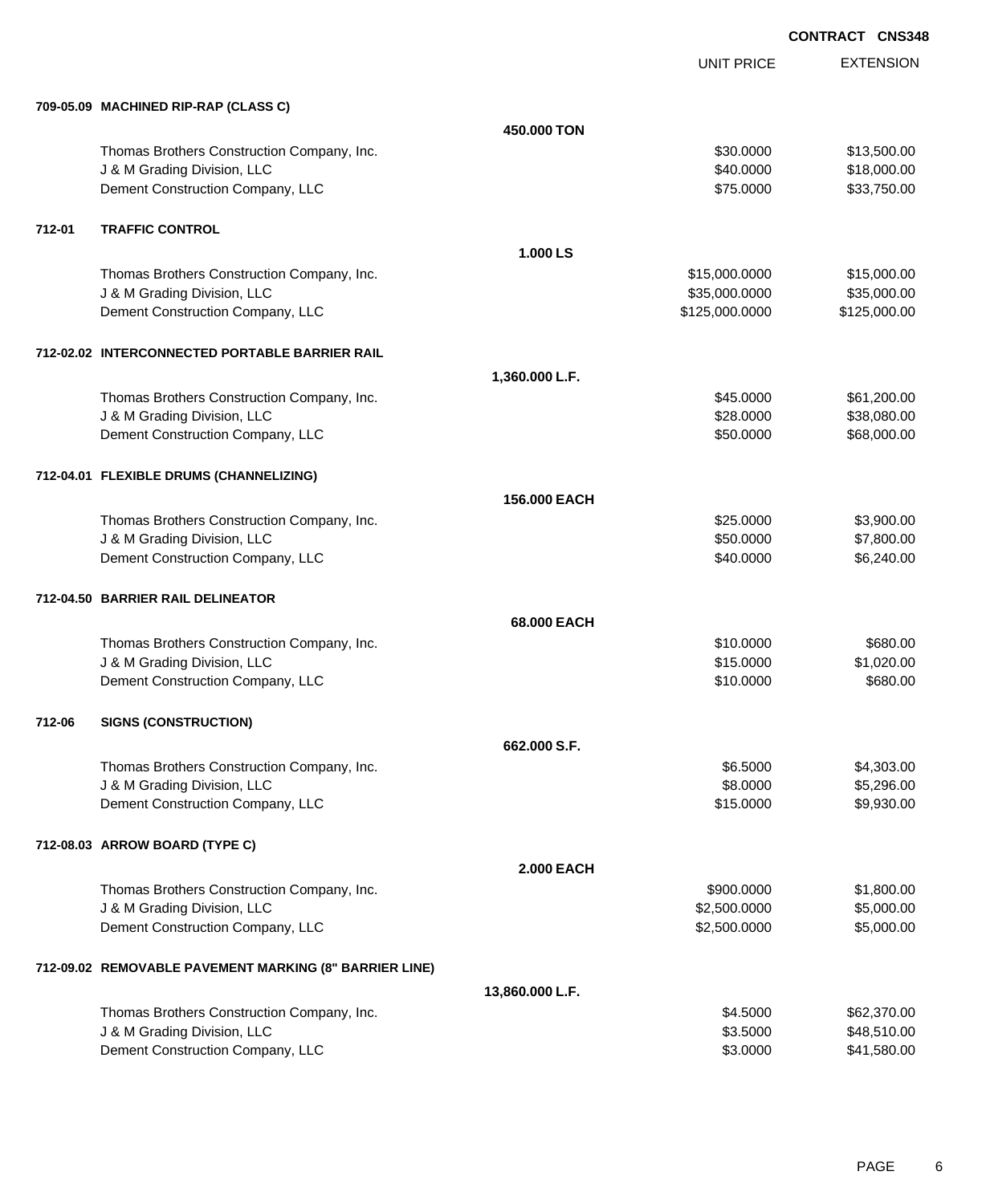|        |                                                          |                   | UNIT PRICE    | <b>EXTENSION</b> |
|--------|----------------------------------------------------------|-------------------|---------------|------------------|
|        | 716-12.02 ENHANCED FLATLINE THERMO PVMT MRKNG (6IN LINE) |                   |               |                  |
|        |                                                          | 0.600 L.M.        |               |                  |
|        | Thomas Brothers Construction Company, Inc.               |                   | \$7,750.0000  | \$4,650.00       |
|        | J & M Grading Division, LLC                              |                   | \$6,300.0000  | \$3,780.00       |
|        | Dement Construction Company, LLC                         |                   | \$35,000.0000 | \$21,000.00      |
| 717-01 | <b>MOBILIZATION</b>                                      |                   |               |                  |
|        |                                                          | 1.000 LS          |               |                  |
|        | Thomas Brothers Construction Company, Inc.               |                   | \$73,000.0000 | \$73,000.00      |
|        | J & M Grading Division, LLC                              |                   | \$70,000.0000 | \$70,000.00      |
|        | Dement Construction Company, LLC                         |                   | \$39,500.0000 | \$39,500.00      |
|        | 740-06.01 GEOMEMBRANE                                    |                   |               |                  |
|        |                                                          | 220,000 S.Y.      |               |                  |
|        | Thomas Brothers Construction Company, Inc.               |                   | \$12.0000     | \$2,640.00       |
|        | J & M Grading Division, LLC                              |                   | \$10.0000     | \$2,200.00       |
|        | Dement Construction Company, LLC                         |                   | \$5.0000      | \$1,100.00       |
|        | 740-10.04 GEOTEXTILE (TYPE IV)(STABILIZATION)            |                   |               |                  |
|        |                                                          | 1,450.000 S.Y.    |               |                  |
|        | Thomas Brothers Construction Company, Inc.               |                   | \$3.0000      | \$4,350.00       |
|        | J & M Grading Division, LLC                              |                   | \$2.0000      | \$2,900.00       |
|        | Dement Construction Company, LLC                         |                   | \$5,0000      | \$7,250.00       |
| 801-01 | <b>SEEDING (WITH MULCH)</b>                              |                   |               |                  |
|        |                                                          | <b>5.000 UNIT</b> |               |                  |
|        | Thomas Brothers Construction Company, Inc.               |                   | \$100.0000    | \$500.00         |
|        | J & M Grading Division, LLC                              |                   | \$210.0000    | \$1,050.00       |
|        | Dement Construction Company, LLC                         |                   | \$1,000.0000  | \$5,000.00       |
| 801-03 | <b>WATER (SEEDING &amp; SODDING)</b>                     |                   |               |                  |
|        |                                                          | 0.500 M.G.        |               |                  |
|        | Thomas Brothers Construction Company, Inc.               |                   | \$1,250.0000  | \$625.00         |
|        | J & M Grading Division, LLC                              |                   | \$1,312.5000  | \$656.25         |
|        | Dement Construction Company, LLC                         |                   | \$100,0000    | \$50.00          |